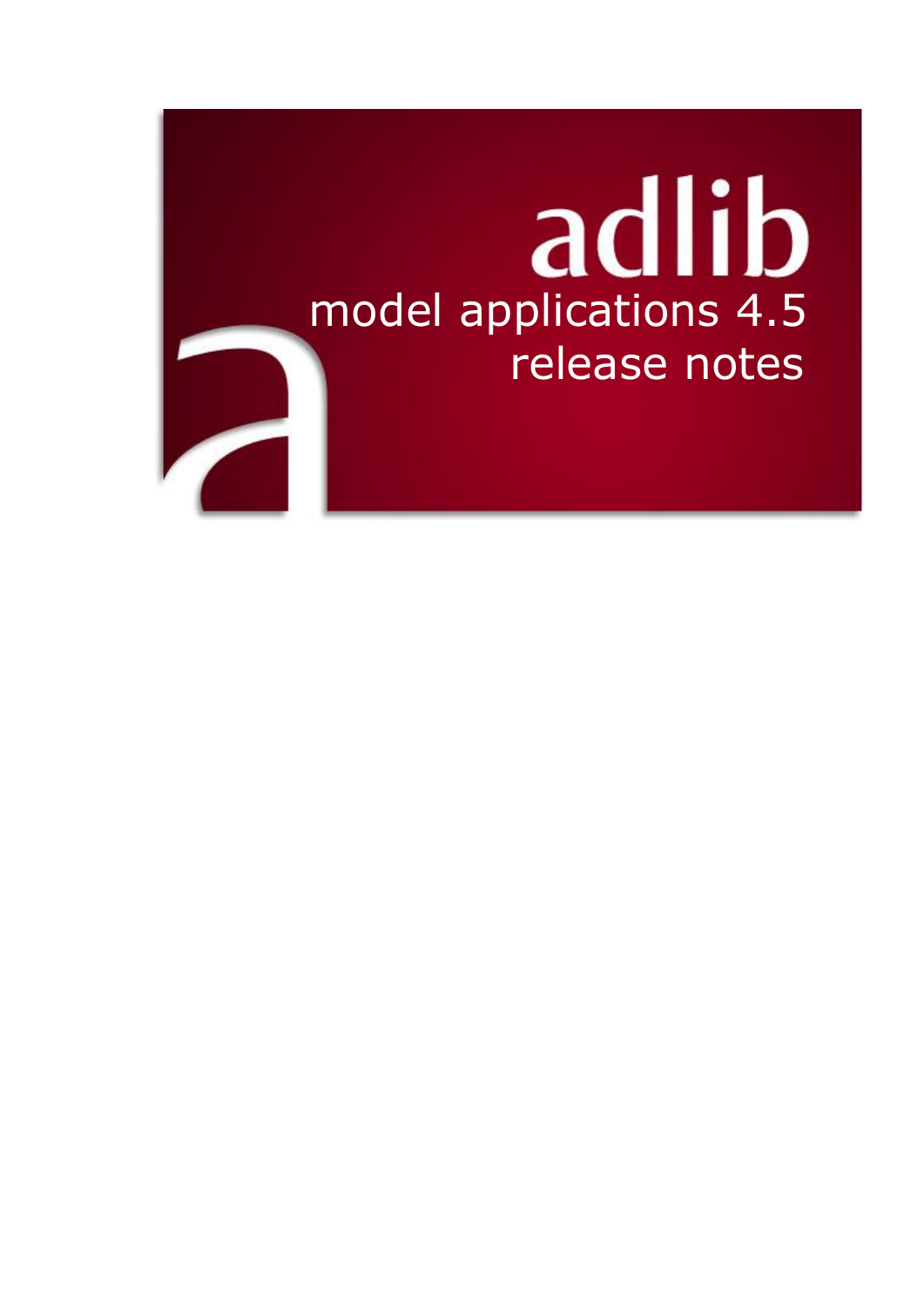# Axiell ALM Netherlands B.V.

Copyright © 2015 Axiell ALM Netherlands B.V.® All rights reserved. Adlib® is a product of Axiell ALM Netherlands B.V.®

The information in this document is subject to change without notice and should not be construed as a commitment by Axiell ALM Netherlands B.V. Axiell assumes no responsibility for any errors that may appear in this document. The software described in this document is furnished under a licence and may be used or copied only in accordance with the terms of such a licence.

Though we are making every effort to ensure the accuracy of this document, products are continually being improved. As a result, later versions of the products may vary from those described here. Under no circumstances may this document be regarded as a part of any contractual obligation to supply software, or as a definitive product description.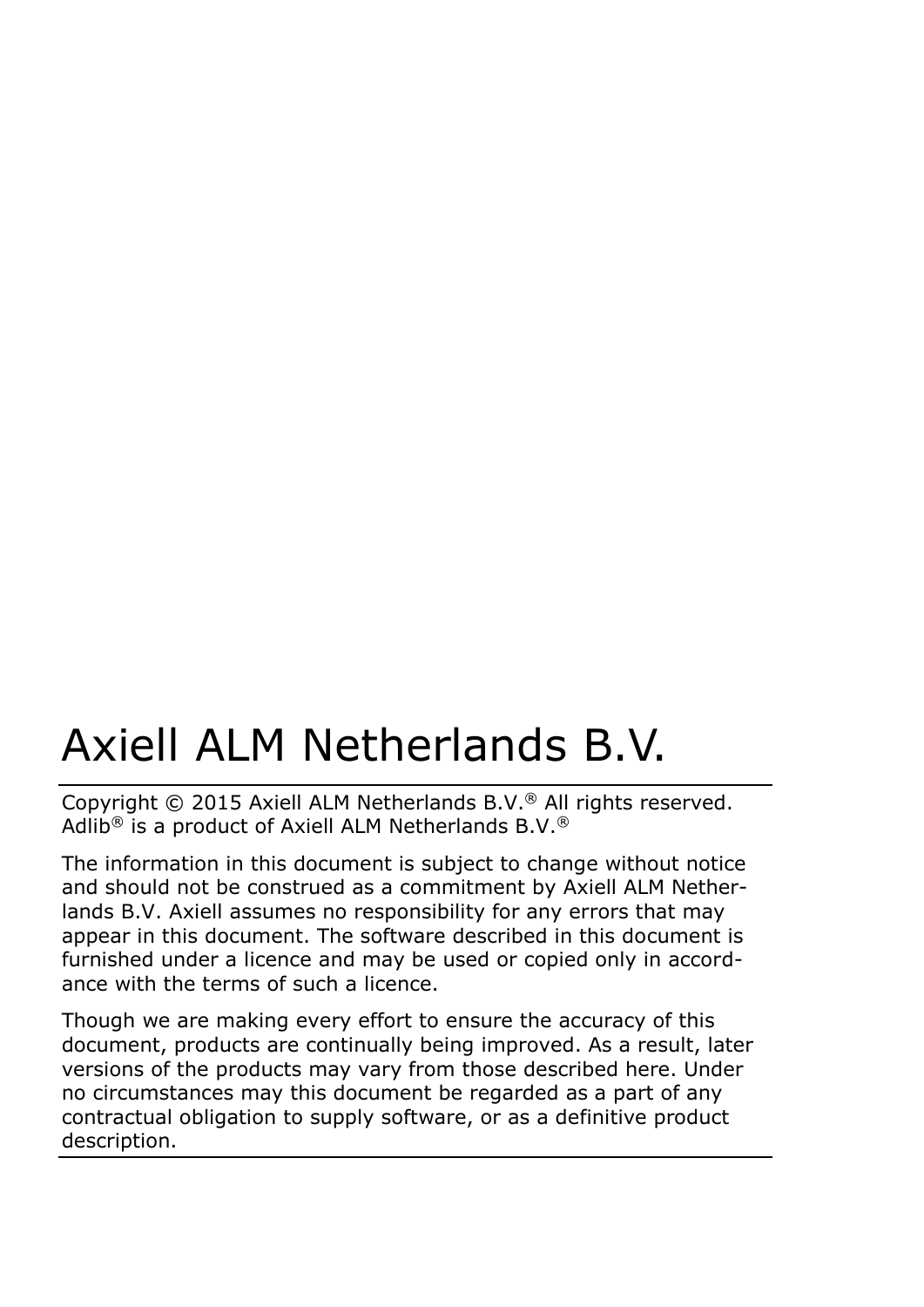# **Contents**

| 1.4 Output formats for locations and containers  6 |  |
|----------------------------------------------------|--|
| 1.5 Entry and Despatch merged into Transport 9     |  |
| 1.6 Incoming and Outgoing loans improved  11       |  |
|                                                    |  |
|                                                    |  |
|                                                    |  |
|                                                    |  |
|                                                    |  |
|                                                    |  |
|                                                    |  |
|                                                    |  |
|                                                    |  |

These release notes only describe the changes from 4.4 to 4.5.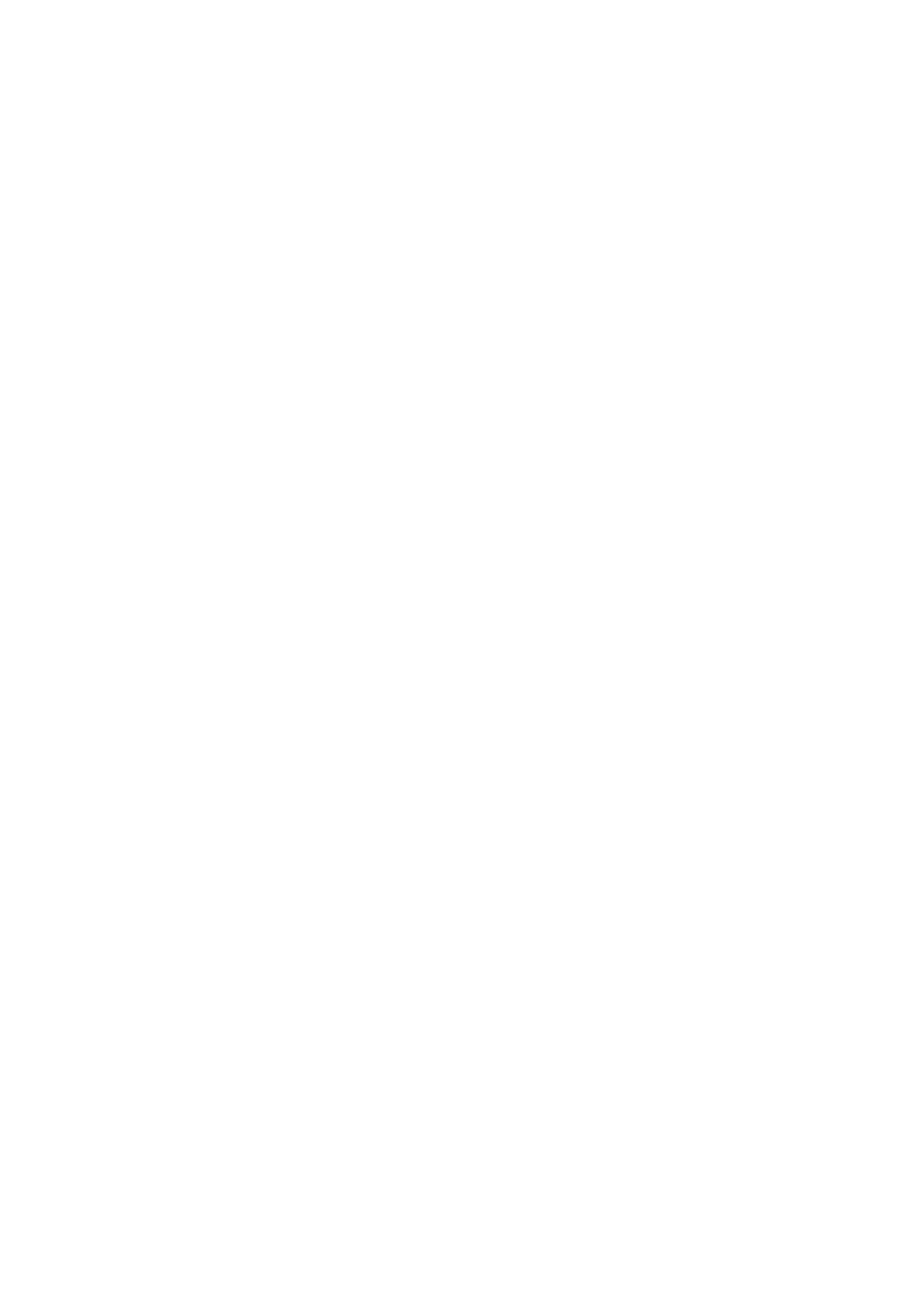# <span id="page-4-1"></span><span id="page-4-0"></span>**1.1 Changes in packages and locations**

In 4.4, the *location* and *packag* databases were merged into a single *location* database. This also meant that the 4.2 *Packages* and *Locations* data sources in Museum applications were merged into one *Locations* data source in 4.4, containing both locations and packages. In 4.5 this data source has been renamed to *Locations and containers*. (Also, most "package" field labels have been replaced by "container" field labels, the latter being more generic.)

Through the *Location or container* field you decide if you are going to enter a container or a location record. (Leave the field and the extra screen tab will appear.)

| <b>Identification</b>                                  | Location details                  | Linked objects | Management details |
|--------------------------------------------------------|-----------------------------------|----------------|--------------------|
| Identification<br><b>Location or Container</b><br>Name | location<br>Shelf 1               |                |                    |
| Barcode<br><b>Identification</b>                       | 10001<br><b>Container details</b> |                |                    |
| Identification                                         |                                   | Linked objects | Management details |
|                                                        |                                   |                |                    |
| <b>Location or Container</b>                           | container                         |                |                    |
| Name                                                   | Package1                          |                |                    |

In 4.4, the internal package hierarchy that was possible in 4.2 was replaced by the possibility to register a validated location (which can be an overpack as well) for the current package in the *Current location* box.

In 4.5 though, packages (well, containers) are included in the hierarchy which already existed for locations, realized through internal links. For this purpose the function of tag *t7* has been transferred to tag *te* (the *name* field) and the broader term link of the internal link for a container is now associated with tag *bt* (the *part\_of* field) with link reference tag *lb* and the narrower term is associated with *nt* (the *part* field) with link reference tag *ln*, just like for a location. In a location record you can edit or view the nearby hierarchy in the *Is*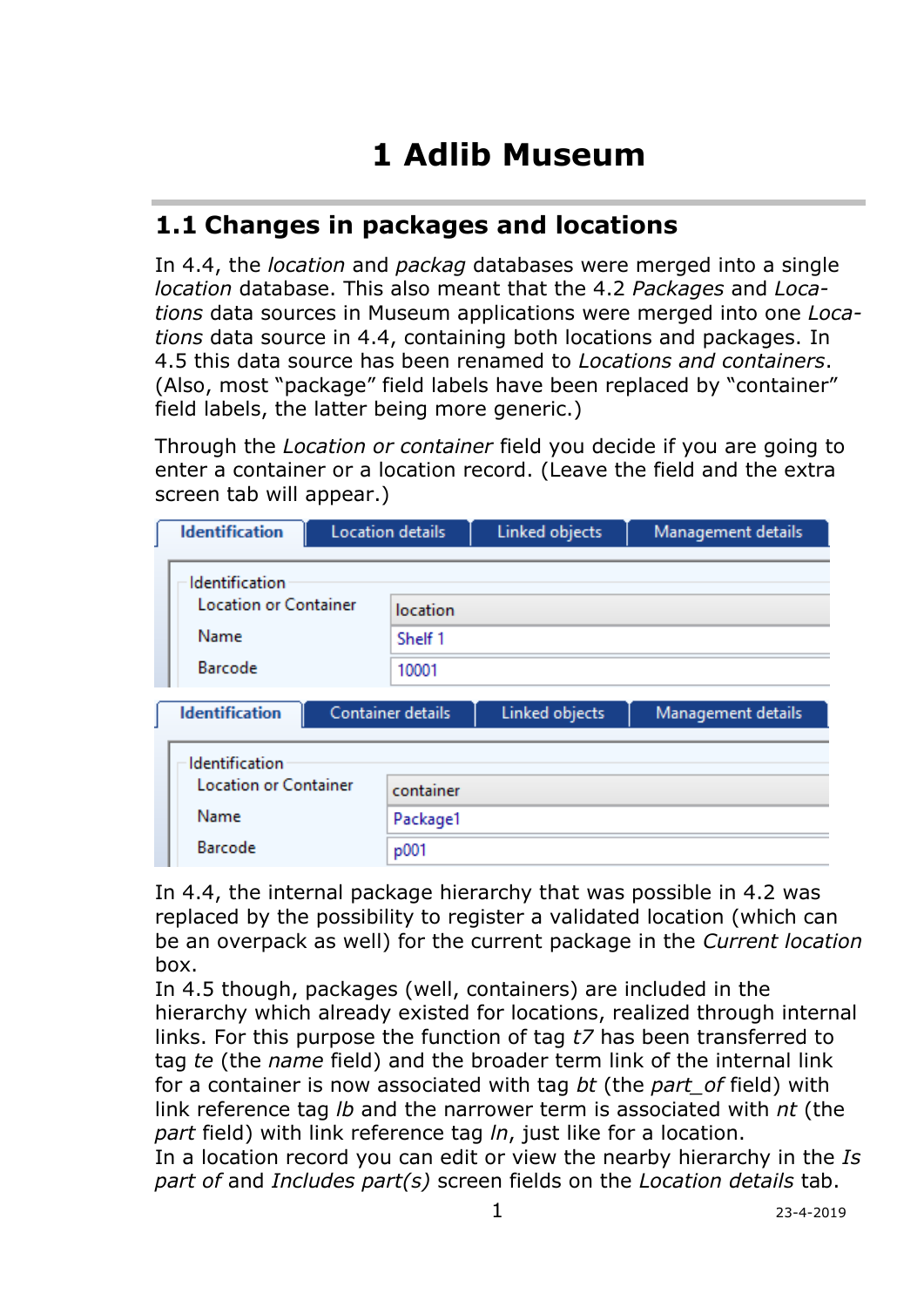| Identification |                         | <b>Location details</b> | Linked objects      | Management details |           |
|----------------|-------------------------|-------------------------|---------------------|--------------------|-----------|
| Identification | Location or Container   | location                |                     |                    |           |
|                |                         |                         |                     |                    |           |
| Name           |                         | Shelf 1                 |                     |                    |           |
| Barcode        |                         | 10001                   |                     |                    |           |
| Description    |                         |                         |                     |                    |           |
|                | <b>Location details</b> |                         |                     |                    |           |
|                | Location type           |                         |                     |                    |           |
| Level          |                         |                         |                     |                    |           |
|                | Location hierarchy      |                         |                     |                    |           |
| Is part of     |                         | Cab A                   |                     |                    |           |
|                | Barcode                 | 10002                   |                     |                    | location  |
|                | Includes part(s)        |                         | Standard box C10003 |                    |           |
|                | Barcode                 | C10003                  |                     |                    | container |
|                | Includes part(s)        | package1                |                     |                    |           |
|                | Barcode                 | p001                    |                     |                    | container |
|                | Includes part(s)        | package2                |                     |                    |           |
|                | <b>Barcode</b>          | p002                    |                     |                    | container |
|                | Includes part(s)        |                         | Standard box C10002 |                    |           |
|                | Barcode                 | C10002                  |                     |                    | container |

On the *Container details* tab on the other hand, the nearby hierarchy can be found in the (*Current location*) *Name* and (*Contains*) *Name* fields.

| Identification               | <b>Container details</b> | Linked objects         | Management details |                    |                  |
|------------------------------|--------------------------|------------------------|--------------------|--------------------|------------------|
| Identification               |                          |                        |                    |                    |                  |
| <b>Location or Container</b> | container                |                        |                    |                    |                  |
| Name                         | package2                 |                        |                    |                    |                  |
| Barcode                      | p002                     |                        |                    |                    |                  |
| Description                  |                          |                        |                    |                    |                  |
| <b>Container details</b>     |                          |                        |                    |                    |                  |
| Container type               |                          |                        |                    |                    |                  |
| <b>Purchase date</b>         |                          |                        | <b>Expiry date</b> |                    |                  |
| Image                        |                          |                        |                    |                    |                  |
| Condition                    |                          |                        |                    |                    |                  |
| Recommendations              |                          |                        |                    |                    |                  |
| Supplier                     |                          |                        |                    |                    |                  |
| <b>Dimensions</b>            | Type                     | Value                  | Unit               |                    |                  |
| <b>Current location</b>      |                          |                        |                    |                    |                  |
| Name                         |                          |                        |                    | Barcode            | Location/package |
| Shelf 1                      |                          |                        |                    | 10001              | location         |
| Date                         | $\sqrt{2014-04-10}$      | Time<br>$\blacksquare$ | $\sqrt{13:23}$     | $\div$<br>Executor | fresen           |
| <b>Notes</b>                 |                          |                        |                    |                    |                  |
| Contains                     |                          |                        |                    |                    |                  |
| Name                         |                          |                        |                    | Barcode            | Location/package |
| package3                     |                          |                        |                    | p003               | verpakking       |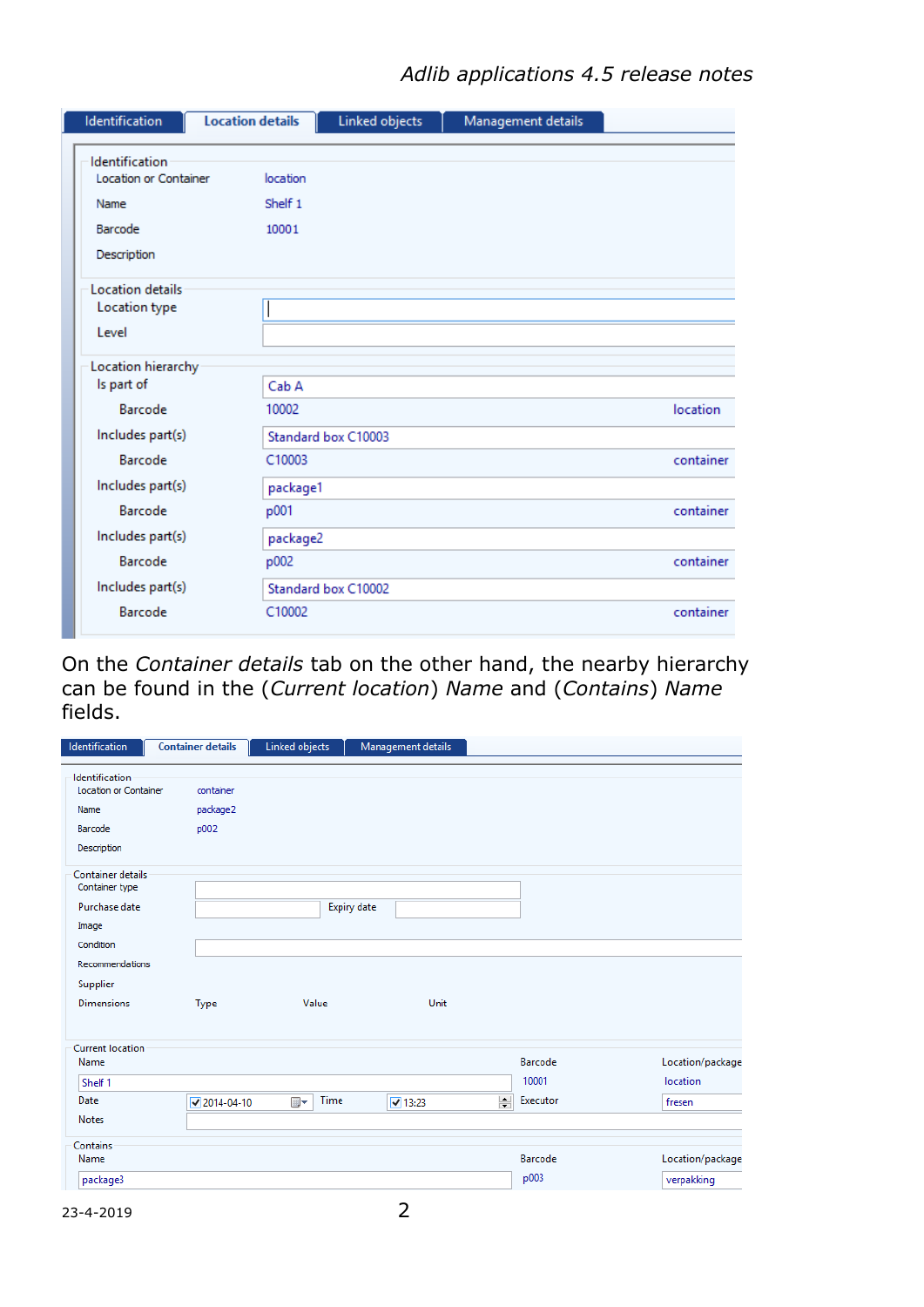The complete hierarchy of a container or location can be viewed in the hierarchy browser which can be opened from within the detailed display, using **F9**.



From within the object catalogues you can link to a location or container record as usual, on the *Location | Future movements* tab, but the link no longer points to the barcode (tag *vb*) of locations and containers but to their name (tag *te*). Also new is that the upward hierarchy of the entered location or container will be displayed underneath the relevant location field, even on the *Location history* tab. That way you'll know immediately where the object can be found.

| Current location      |                                                        |  |
|-----------------------|--------------------------------------------------------|--|
| Current location name | <b>Section SE1</b>                                     |  |
|                       | Building A/Room 3/Section SE 1                         |  |
| Barcode               | 40007                                                  |  |
| Date                  | Time<br>÷<br>$\sqrt{2014 - 04 - 03}$<br>$\sqrt{17:00}$ |  |

Conversely, existing links to object records can be viewed on the *Linked objects* tab in a package or location record. You cannot edit or add them here.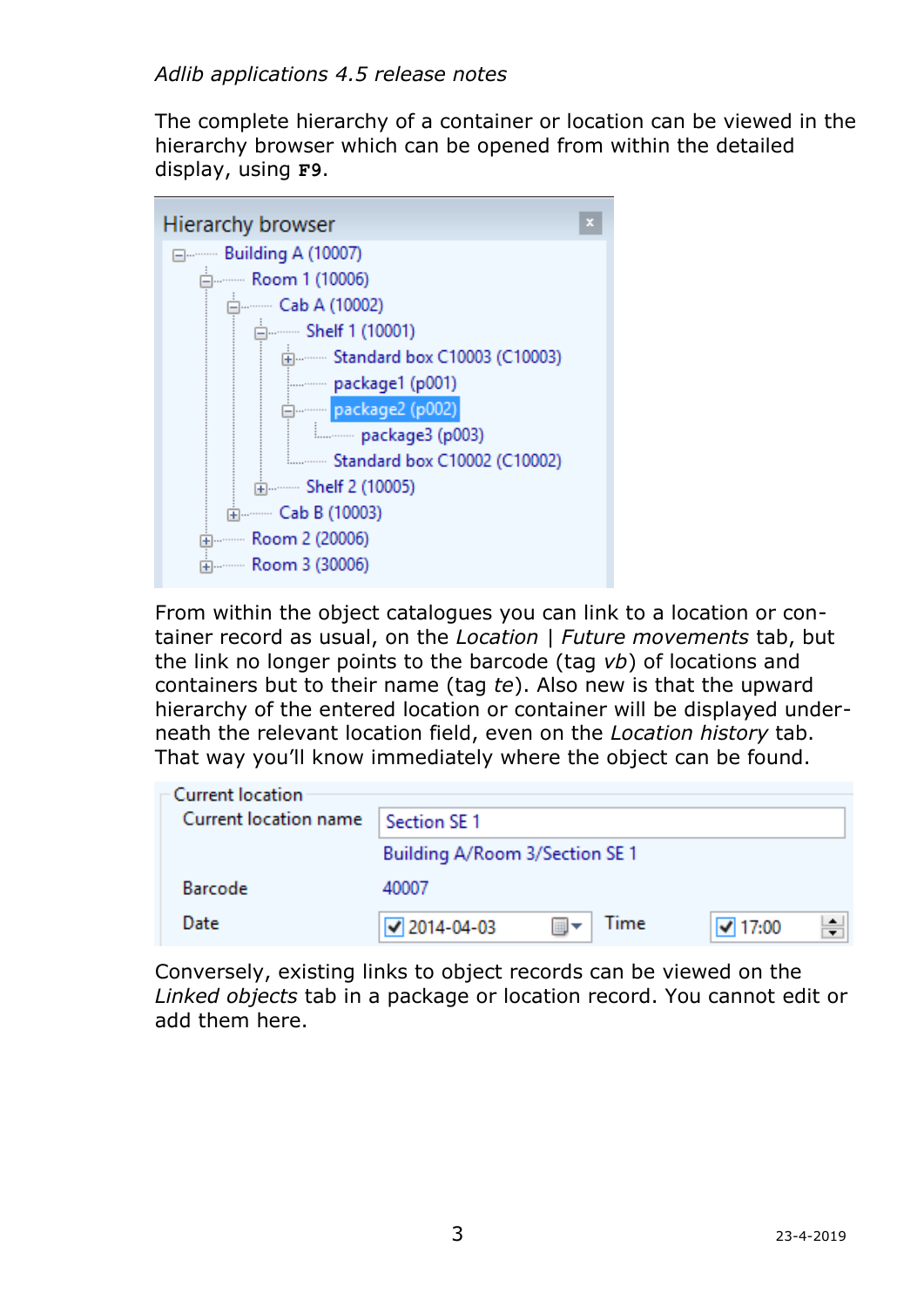## <span id="page-7-0"></span>**1.2 LIDO XML export format added**

To the *Internal object catalogue* and the *External object catalogue* in Museum applications 4.5, the LIDO export format has been added. The LIDO format can be used for delivering your object data to Europeana, Deutsche Digitale Bibliothek, Museum Digital or some other cultural heritage portal. For more information about LIDO, see [http://www.lido-schema.org.](http://www.lido-schema.org/)

The relevant XSLT stylesheet could already be downloaded from our website, [here,](http://www.adlibsoft.com/support/faqs/setting-up-the-lido-export-format-in-adlib) so you can easily set this export format up in older applications as well, using Adlib Designer (set the *XML type* property of the format to *Grouped*).

From within Adlib, select one or more records in either dataset, click *File* > *Export* and select *LIDO* in the *Export wizard* to export the records to a LIDO XML file.

| Export wizard - Step 1 of 3.                                                                                                                                                                             |  |
|----------------------------------------------------------------------------------------------------------------------------------------------------------------------------------------------------------|--|
| Select the export type                                                                                                                                                                                   |  |
| Adlib XML file (unstructured)<br>Adlib XML file (grouped)<br>CSV (comma separated values) file<br>ADLIB Tagged file<br><b>LIDO</b>                                                                       |  |
|                                                                                                                                                                                                          |  |
| Or read from parameter file<br><b>Browse</b>                                                                                                                                                             |  |
| Description<br>Select the type of the exchange file you wish to export to: Adlib XML (.xml),<br>CSV (.csv) or Adlib Tagged (.dat), or use an earlier saved parameter file<br>containing export settings. |  |
|                                                                                                                                                                                                          |  |

Before you apply the export format you'll have to make two changes to the stylesheet first, to adjust the format to your situation. To do so, open the *adlibXML2LIDO.xslt* file (which can be found in the *\xslt*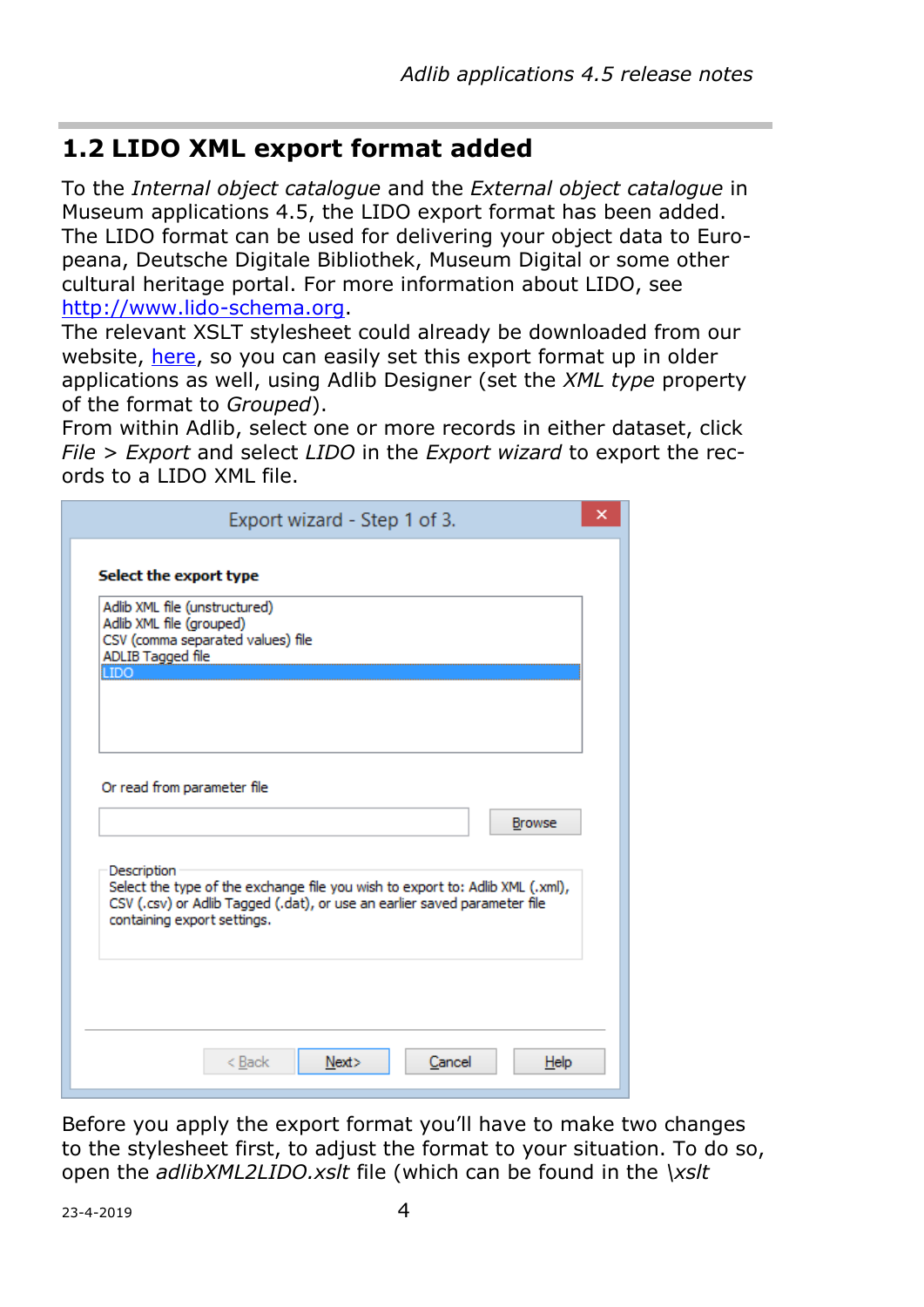subfolder of your Adlib system) in a suitable text editor, like Notepad++ or Visual Studio, and look up the template displayed below. De example URLs

```
http://service.thecollectioncloud.com/wwwopacx/wwwopac.ashx
?command=getcontent&server=images&imageformat=jpg&value=
and
```
http://service.thecollectioncloud.com/wwwopacx/wwwopac.ashx ?command=getcontent&server=images&imageformat=jpg&width=100 &height=100&value=

must then be replaced by URLs which have been set up in your system as the *Retrieval path* and *Thumbnail retrieval path* for the *reproduction.reference* field. In your application that field probably only contains the file name of the linked image, so that's why you'll have to provide the proper path or URL here in the stylesheet, to be pasted in front of the file name to be able to export the full URL. Note that here the URL must end with  $value =$  instead of  $value =  $\frac{2}{3}$  at  $a \frac{2}{3}$ .$ 

```
<xsl:template match="Reproduction">
  \langlelido:resourceSet>
   <lido:resourceID>
     <xsl:attribute name="lido:type">local</xsl:attribute>
      <xs1:value-of select="reproduction.reference/reference number"/>
   </lido:resourceID>
   <lido:resourceRepresentation>
      <xsl:attribute name="lido:type">full image</xsl:attribute>
      <lido:linkResource>
        <xsl:text disable-output-escaping="yes">&lt; ! [CDATA[</xsl:text>
        <!-- Adjust URL prefix for correct path to image handler -->
        <xsl:text disable-output-escaping="yes"><![CDATA[http://service.thecollectioncloud.
        <xs1:value-of select="reproduction.reference/reference number"/>
        <xsl:text disable-output-escaping="yes">]]&gt;</xsl:text>
     </lido:linkResource>
    </lido:resourceRepresentation>
   <lido:resourceRepresentation>
      <xsl:attribute name="lido:type">thumbnail</xsl:attribute>
      <lido:linkResource>
        <xsl:text disable-output-escaping="yes">&lt; ![CDATA[</xsl:text>
        <!-- Adjust URL prefix for correct path to image handler -->
        <xsl:text disable-output-escaping="yes"><![CDATA[http://service.thecollectioncloud.
        <xs1:value-of select="reproduction.reference/reference_number"/>
        <xsl:text disable-output-escaping="yes">]]&gt;</xsl:text>
      </lido:linkResource>
    </lido:resourceRepresentation>
    <xsl:apply-templates select="reproduction.type[. != '']" />
 </lido:resourceSet>
</xsl:template>
```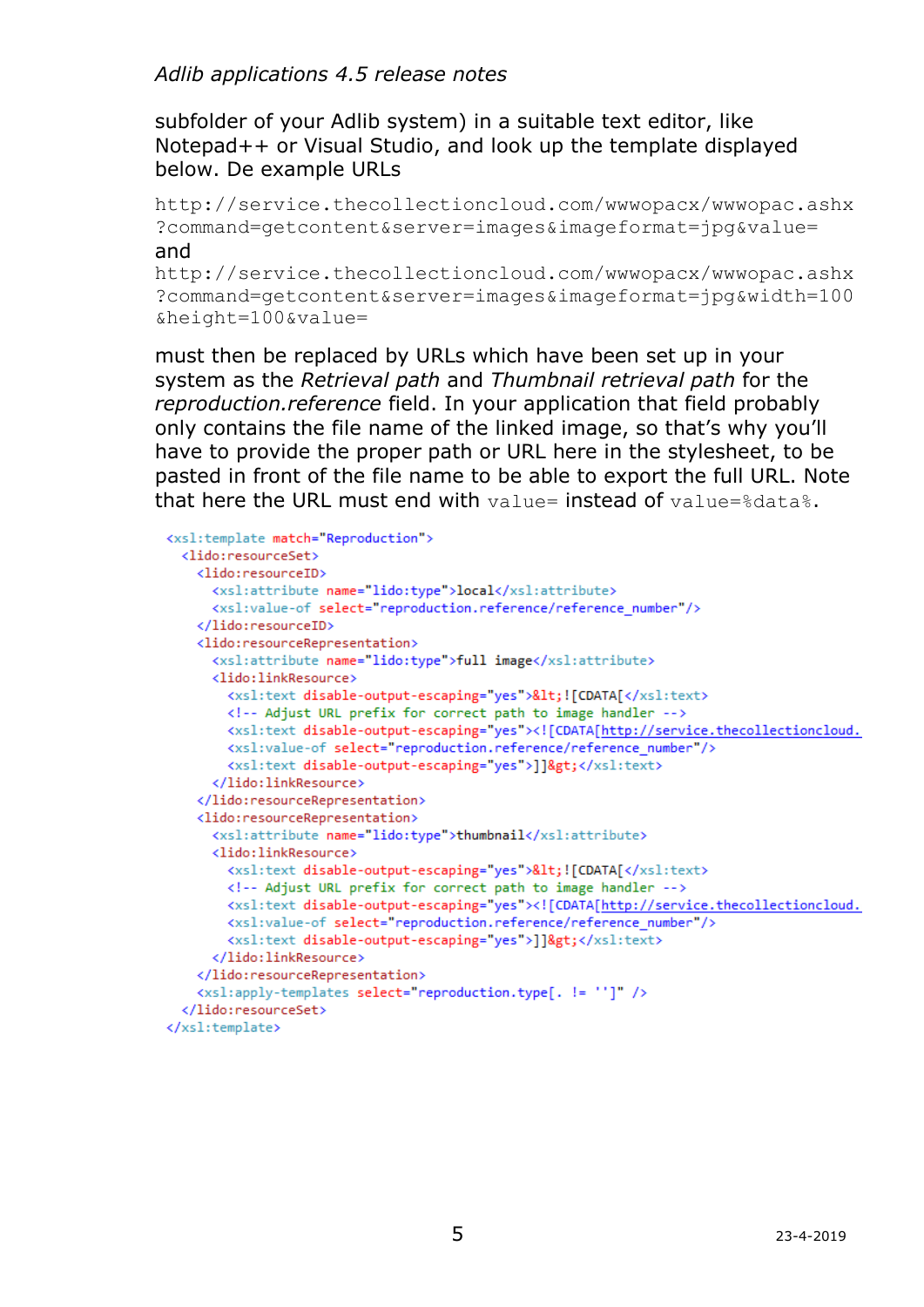# <span id="page-9-0"></span>**1.3 Reproductions for exhibition records**

To each record in the *Exhibitions* data source in 4.5, one or more images, movies or sound files can be linked on the new *Reproductions* tab. This allows you to register photos of the exhibition, for example. The *reproduction.reference* field (tag *FN*) links to the *media* database (previous called *photo*), like the *reproduction.reference* field in other databases links to *media* as well.

| <b>Exhibition details</b>      | Documentation  | Linked objects                | <b>Reproductions</b> | Management details |
|--------------------------------|----------------|-------------------------------|----------------------|--------------------|
| Reproduction                   |                |                               |                      |                    |
| Reference                      | IMG_3147.jpg   |                               |                      |                    |
| Type                           |                | Format                        |                      | Date               |
| Notes                          |                |                               |                      |                    |
| <b>BXENACA</b><br>IMG_3147.jpg | Fdlih<br>31.1% | $\mathrm{d} \hat{\mathrm{d}}$ |                      |                    |

# <span id="page-9-1"></span>**1.4 Output formats for locations and containers**

## ■ Bare and packaged objects by location

A new output format has been added to the *Location and containers* data source, called *Bare and packaged objects by location* (BareAnd-PackagedObjectsByLocation.ada/bin). It lists bare and packaged objects (not the packages themselves) per marked location record. All sub-locations of any marked location will be processed automatically, so it's best if your record selection doesn't include sub-locations of other marked locations. Of objects found at a sub-location of the marked location, or in a package, it won't be indicated that they were found in a package or at a sub-location: all objects present at the marked location(s), at its sub-locations or in packages, will be listed underneath each other in a single list.

23-4-2019 6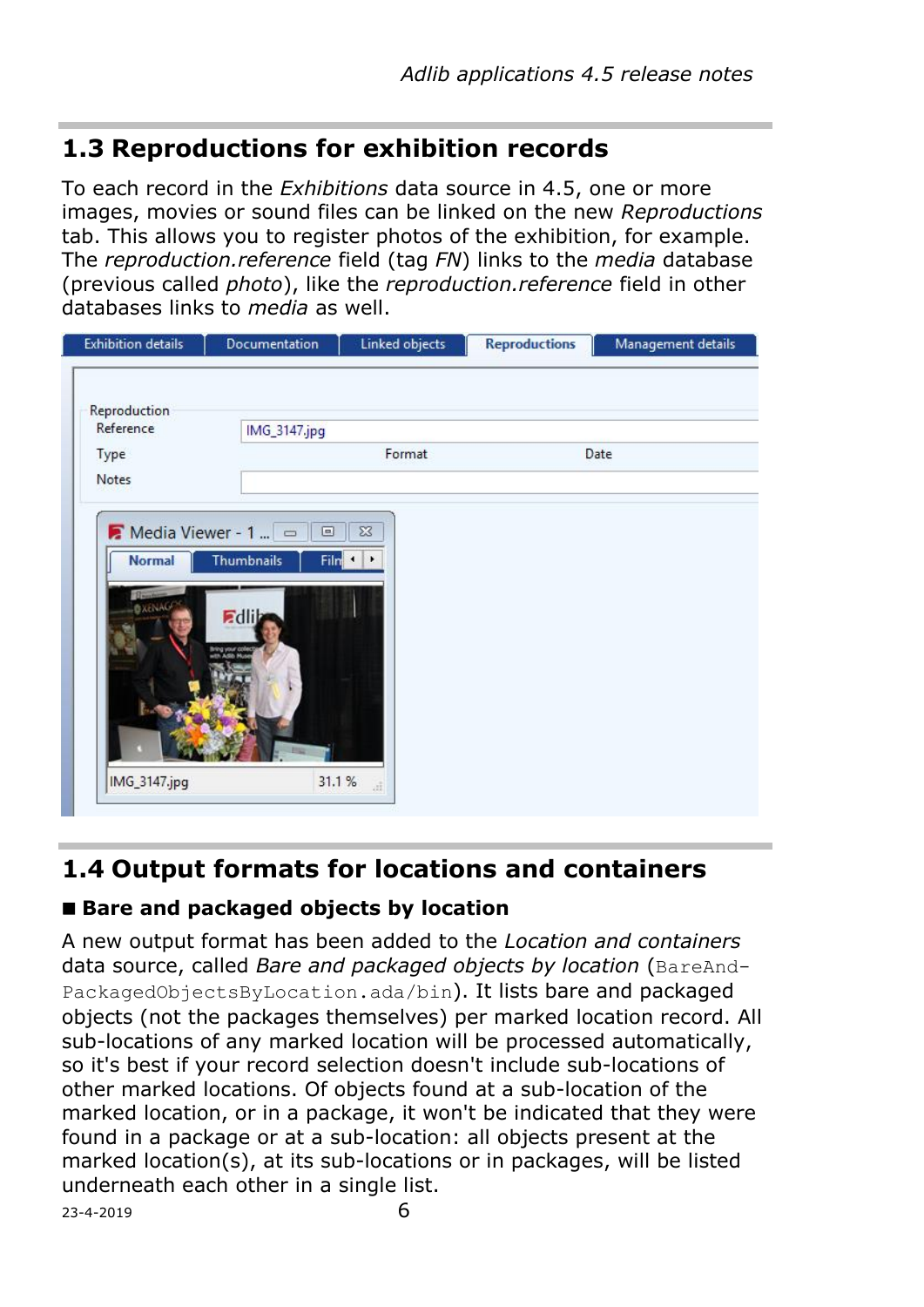```
Bare and nackaged objects by location
Date: 21/05/2014
Time: 17:15:46
Report run by: erik
                             ----------------
Selected location: Building A
Object: < no object name> (1131) - The Betrayal of Christ
Object: < no object name> (1106) - The Annunciation
Object: Photograph (1995/00030/g) - Self portrait (reflected in mirror)
Object: < no object name> (PD.52-1973) - An allegorical monument to Sir Isaac Newton
Object: < no object name> (2043) - Archbishop Laud
Object: < no object name> (1490) - The Magic Apple Tree
Object: <no object name> (1192) - Village festival in honour of St. Hubert and St. Ant
Object: <no object name> (2151) - Mary Magdalene at the Door of Simon the Pharisee
Object: <no object name> (119) - Virgin and Child with St John the Baptist
Object: < no object name> (2476) - The field of Waterloo
Object: < no object name> (2458) - The Old Bedford
Object: < no object name> (2546) - Ecce Homo
Object: < no object name> (143) - Hermes, Herse and Aglauros
Object: < no object name> (2387) - Au Café
Object: Photograph (1995/00017/g) - Still Life on Rocks (untitled)
Object: Photograph (1995/00030/f) - Self portrait (in cupboard)
Object: Photograph (1995/00030/h) - Self portrait (resembling a man)
Object: Photograph (1995/00030/j) - Self portrait (as weight trainer)
Object: Photograph (1995/00030/k) - Self portrait (in Barbe Bleu costume)
Object: Photograph (1995/00015/j) - Self portrait (with ivy garland)
Object: Negative (1995/00027/o) - Female Head in Glass Dome
Object: Negative (1995/00023/w) - Head and Pillows
Object: Negative (1995/00022/w) - Self portrait (in robe with masks attached)
Object: Photograph (1995/00030/q) - Self portrait (in cloak with cloaked figure)
```
#### ■ Bare objects and packages by location

The 4.4 output format *Objects and packages by location* (ObjectsBy-Location.ada/bin) has been renamed to *Bare objects and packages by location* (BareObjectsAndPackagesByLocation.ada/bin). It lists bare objects and packages per marked location.

```
Bare objects and packages by location
n = -21/05/2014Time: 17:14:05
Report run by: erik
Selected location: Building A
Object: < no object name> (1131) - The Betrayal of Christ
Object: < no object name> (1106) - The Annunciation
Object: Photograph (1995/00030/g) - Self portrait (reflected in mirror)
Package: Standard box C10003 (C10003)
Package: package1 (p001)
Package: package2 (p002)
Package: Standard box C10002 (C10002)
Object: < no object name> (1490) - The Magic Apple Tree
Object: < no object name> (1192) - Village festival in honour of St. Hubert and St. Ant
Object: <no object name> (2151) - Mary Magdalene at the Door of Simon the Pharisee
Object: < no object name> (119) - Virgin and Child with St John the Baptist
Object: < no object name> (2476) - The field of Waterloo
Object: < no object name> (2458) - The Old Bedford
Object: < no object name> (2546) - Ecce Homo
```
All sub-locations of any marked location will be processed automatically, so it's best that your record selection doesn't include sub-locations of other marked locations. The contents of packages (smaller packages and objects which have the overpack as their current location) won't be processed. Also, of objects and packages found at a sub-location of the marked location, it won't be indicated that they were found at a sub-location: all objects and packages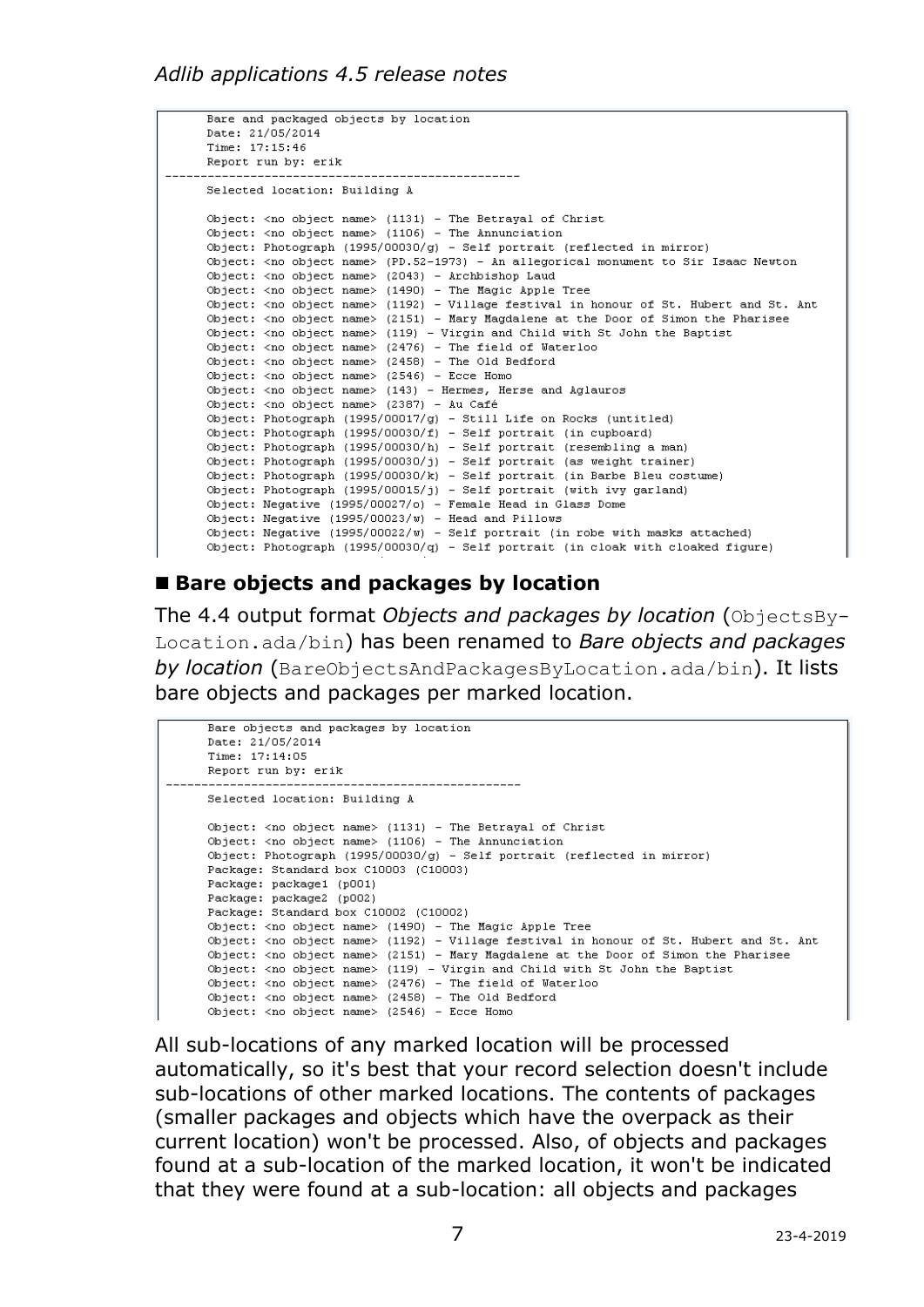present at the marked locations or their sub-locations will be listed underneath each other in a single list. Since the contents of packages won't be processed, you should only mark locations in your record selection, not containers.

#### ◼ **Full locations/packages/objects hierarchy**

The other 4.4 output format *Full locations/packages/objects hierarchy* (LocationToObjectHierarchy.ada/bin) has been changed somewhat. It now prints the full hierarchy from one or more marked locations or packages down to any smallest packages and/or (packed or unpacked) objects inside it. Of each location or package, the barcode number is printed behind the name. Package names are preceded by "P:", locations by "L:". Of each object, the object name followed by the object number is printed, preceded by "O:".

Note that it can take a long time for these output formats to finish if you have large databases: in that case it's best to select no more than a single location and preferably not the top location.

```
-- FULL LOCATIONS (L)/PACKAGES (P)/OBJECTS (O) HIERARCHY --
                                                                21/05/14_____________________
> Building A (10007)
  .. 0: < no object name> (1131) - The Betrayal of Christ
  .L: Room 1 (10006)...L: Cab A (10002)......L: Shelf 1 (10001)
  \ldots \ldots \ldots (10 object name) (1106) - The Annunciation
  ........O: Photograph (1995/00030/g) - Self portrait (reflected in mirror)
  \ldots \ldots \ldotsP: Standard box C10003 (C10003)
  \ldots \ldots \ldotsP: Standard box C10001 (C10001)
  ............. < no object name> (PD.52-1973) - An allegorical monument to Sir Isaa
  \ldots \ldotsP: package1 (p001)
  ..........O: < no object name> (2043) - Archbishop Laud
  \ldots \ldots \ldotsP: package2 (p002)
  \ldots \ldots \ldotsP: package3 (p003)
  ...,...,P: Standard box C10002 (C10002)......L: Shell2 (10005)\ldots \ldots \ldotsP: Standard box C10004 (C10004)
  ...L: Cab B (10003)
  \ldots \ldots \ldots Shelf 1 (20001)
  ..., L: Shell2 (20005)........ O: < no object name> (1490) - The Magic Apple Tree
  ........ O: < no object name> (1192) - Village festival in honour of St. Hubert and
  ........ O: < no object name> (2151) - Mary Magdalene at the Door of Simon the Phari
  ........O: < no object name> (2476) - The field of Waterloo
  ........O: < no object name> (2458) - The Old Bedford
  \ldots \ldots \ldots (: <no object name> (2546) - Ecce Homo
  ........ O: < no object name> (143) - Hermes, Herse and Aglauros
  \ldots \ldots \ldots (2387) - Au Café
  ........O: Photograph (1995/00017/g) - Still Life on Rocks (untitled)
  ........O: Photograph (1995/00030/h) - Self portrait (resembling a man)
  ........ O: Photograph (1995/00030/j) - Self portrait (as weight trainer)
  ........ O: Photograph (1995/00030/k) - Self portrait (in Barbe Bleu costume)
  ........ O: Negative (1995/00027/o) - Female Head in Glass Dome
  \ldots \ldots \ldots O: Negative (1995/00023/w) - Head and Pillows
  ........ O: Negative (1995/00022/w) - Self portrait (in robe with masks attached)
  ......... O: Photograph (1995/00030/q) - Self portrait (in cloak with cloaked figu
  ........O: Photograph (1995/00030/r) - Self portrait (with round frame)
  ........ O: Photograph (1995/00030/t) - Self portrait (kneeling, naked, with mask
  ........ O: Photograph (1995/00030/u) - Self portrait (with Nazi badge between he
  ......... O: Photograph (1995/00031/c) - Self portrait (lying on leopard skin)
```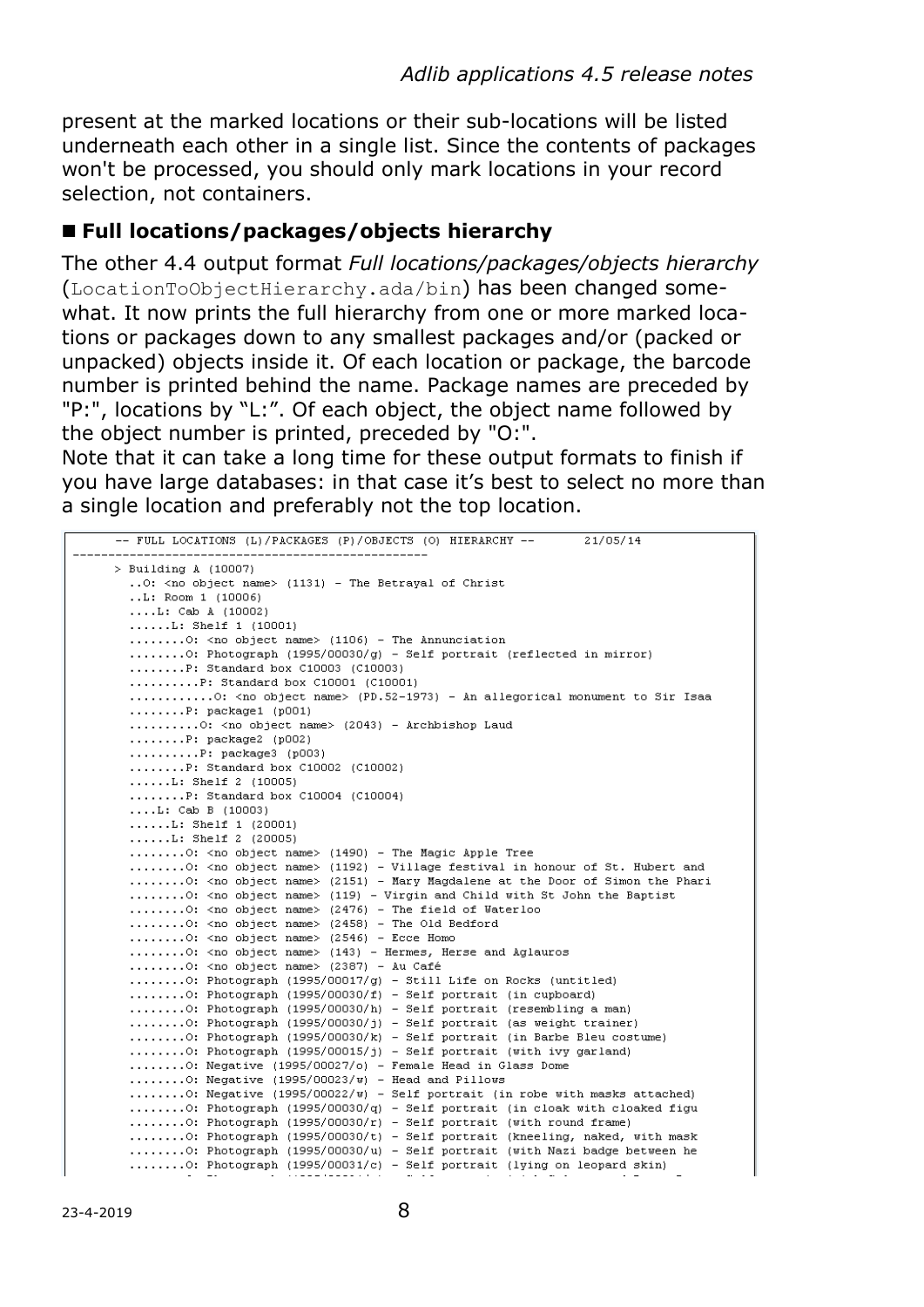## ■ Objects moved today

The ObjectsMovedToday.ada/bin is available in the *\adapls* folder of your Adlib 4.5 model application, but it hasn't been set up to appear in the user interface of the application yet. If you need its functionality, you can set it up yourself as an *Adapl command* type "data source" in the 4.5 application structure, using Adlib Designer. It will then appear in between the other data sources in *Step 1* of the *Search wizard* (it is a stand-alone adapl so you shouldn't set it up as an output format).

It prints a list of all objects which have been moved today, regardless of their destination, even if those objects were "moved" to the same location, to a sub-location of their original location or to a location that was not registered in the object record. The key factor for inclusion of a record in the list is the presence of today's date in any of the *Removal date* field occurrences on the *Location history* tab of an object record.

Of each object, the object name, number and title, will be printed. All objects will be grouped by their current location, but the locations won't be in alphabetical order. Moved objects which do not have a new current location, will be listed first.

Due to a bug appearing in at least adlwin.exe 6.6.0.922 and 7.1.13198.1, this adapl will function in these Adlib versions only when there is NO index present for ISO date field *SE* in *Collect*. However, since searching a non-indexed field requires a sequential search through all records, performance of this adapl on a large database will be bad, so in that case we recommend to use it for small databases only.

To be able to use this adapl on a database of any size in model application 4.5 (which does have an index for ISO date field *SE* in *Collect*), Adlib version 7.1.13200.1 or higher is required.

# <span id="page-12-0"></span>**1.5 Entry and Despatch merged into Transport**

In 4.5, the 4.4 *Entry* and *Despatch* data sources (the datasets *entry* and *despatch* in *transpor.inf*) have been merged into a single *Transport* data source (dataset *transport* in *transpor.inf*), because on despatch within an organisation it isn't always possible to make a strict distinction between entry and despatch/returns.

In the new *Transport* data source you can still register both: in the *Entry or despatch* field you simply select the type of record you are currently describing. A *Transport number* will be created automatically from now on, so you won't have to come up with one yourself.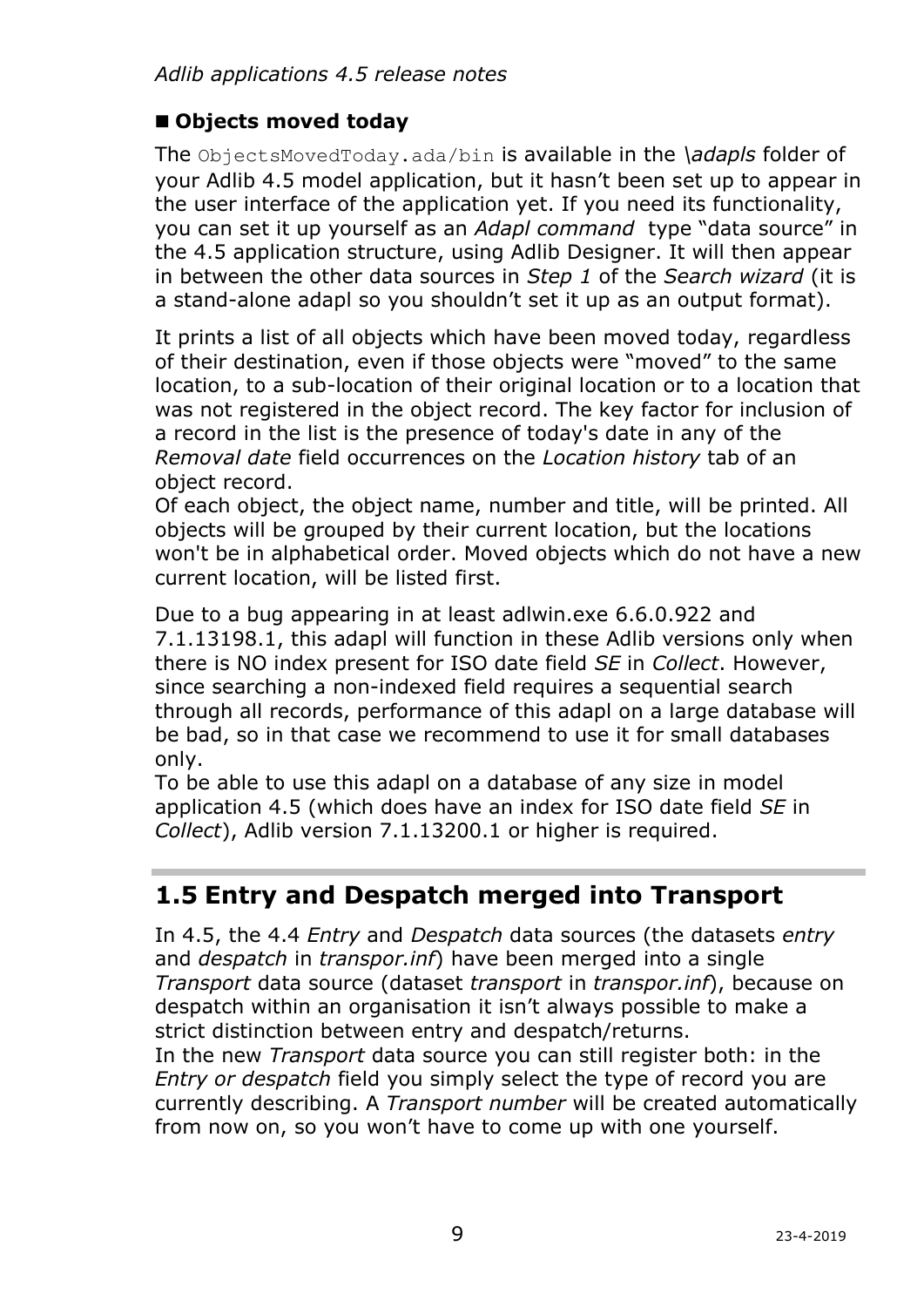| List with linked objects<br>General | Management details |              |                         |
|-------------------------------------|--------------------|--------------|-------------------------|
| Entry/Despatch                      |                    |              |                         |
| Entry or Despatch                   |                    |              | <b>Transport number</b> |
| Expected entry date                 | Despatch           |              | Expected despatch date  |
| Entry date                          | Entry              | $\Box$ 13:08 | Despatch date           |

For the transport status of each linked object, 4.5 offers a drop-down list to ease data entry.

| Creator |  |
|---------|--|
|         |  |
|         |  |
|         |  |
|         |  |
|         |  |
|         |  |
|         |  |
|         |  |
|         |  |

The little used *Template for object data* screen, to allow the immediate creation of basic records for linked objects in the *External object catalogue*, has been removed.

On the *General* tab some new fields have been added, like *Reference receipt*, *Reference transport papers*, *Notes type*, *Notes*, *Number of colli* and *Change location*. As soon as you click the *Change location* checkbox and in the *Destination* field the new location for the linked objects has been filled in and an *Entry date* or *Despatch date* has been entered as well while the *Date* field (next to *Change location*) is still empty, the current location and the location history of the objects linked to this record will automatically be updated: you will still have to confirm this before the procedure really takes off.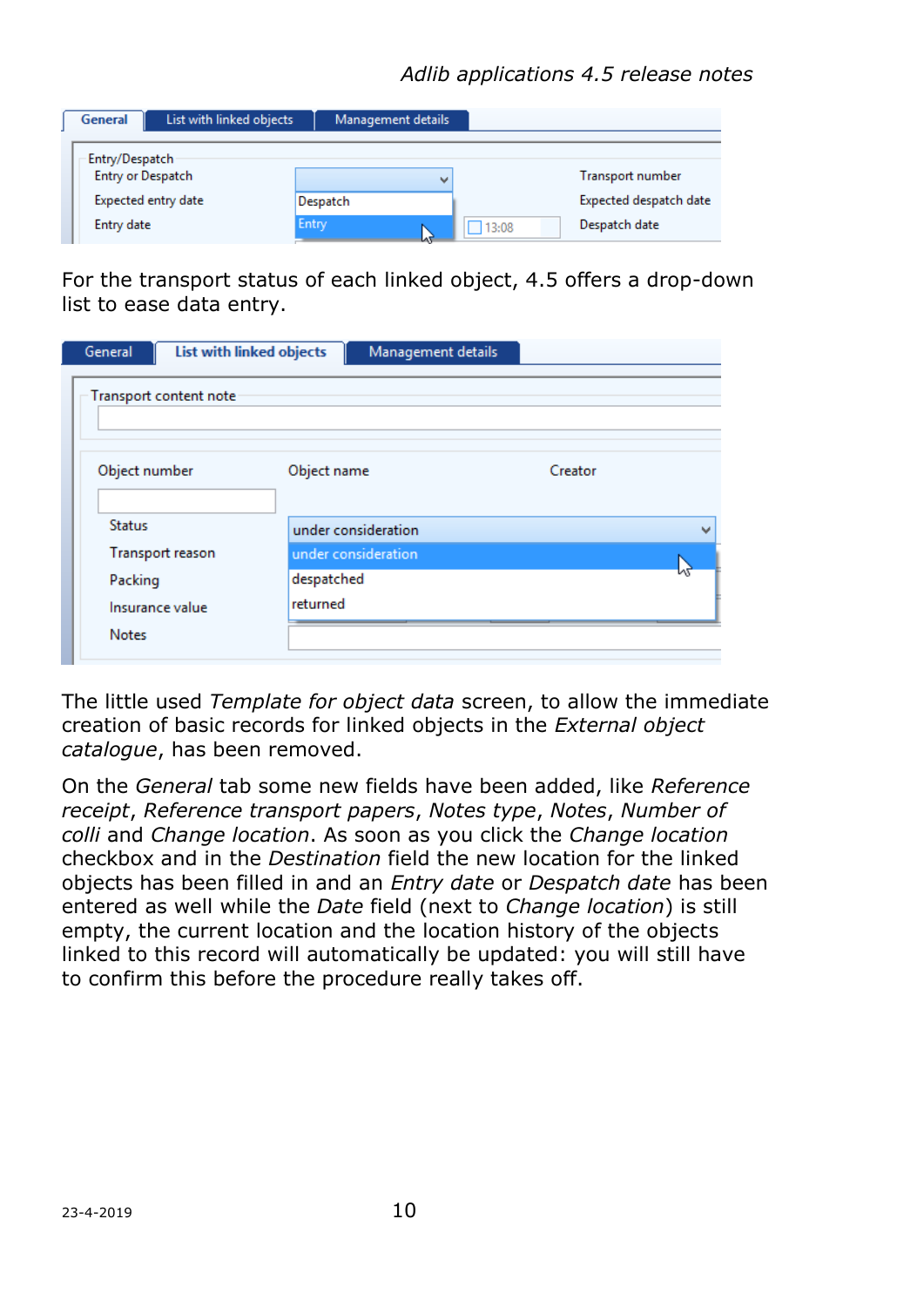| Transport<br>Shipper       |                                       |                  |                         |
|----------------------------|---------------------------------------|------------------|-------------------------|
| Contact                    |                                       |                  |                         |
| Courier                    |                                       |                  |                         |
| Reference receipt          |                                       |                  |                         |
| Reference transport papers |                                       |                  |                         |
| Notes type                 | <b>Notes</b>                          |                  |                         |
|                            |                                       |                  |                         |
| Number of objects          |                                       |                  |                         |
| Number in receipt          |                                       | Number delivered |                         |
| Number of colli            |                                       |                  |                         |
| Change location            |                                       |                  |                         |
| Change location            | П                                     | Date             | $2015 - 03 - 25$ $\vee$ |
|                            |                                       |                  |                         |
| <b>Documents</b>           |                                       |                  |                         |
| Entry template             | $\checkmark$                          | $\Box$ Dig. doc. |                         |
| Despatch template          | $\mathbf{r}_{\mathbf{r},\mathbf{r}'}$ | $\Box$ Dig. doc. |                         |
| <b>Delivered</b>           | 2015-03-25<br>L<br>v                  | Dig. doc.        |                         |

# <span id="page-14-0"></span>**1.6 Incoming and Outgoing loans improved**

To the *Incoming loans* and *Outgoing loans* data sources in Adlib model application 4.5, some significant improvements have been made. Below we'll only discuss the *Incoming loans* functionality for now: the *Outgoing loans* are more or less a mirroring of the *Incoming loans*.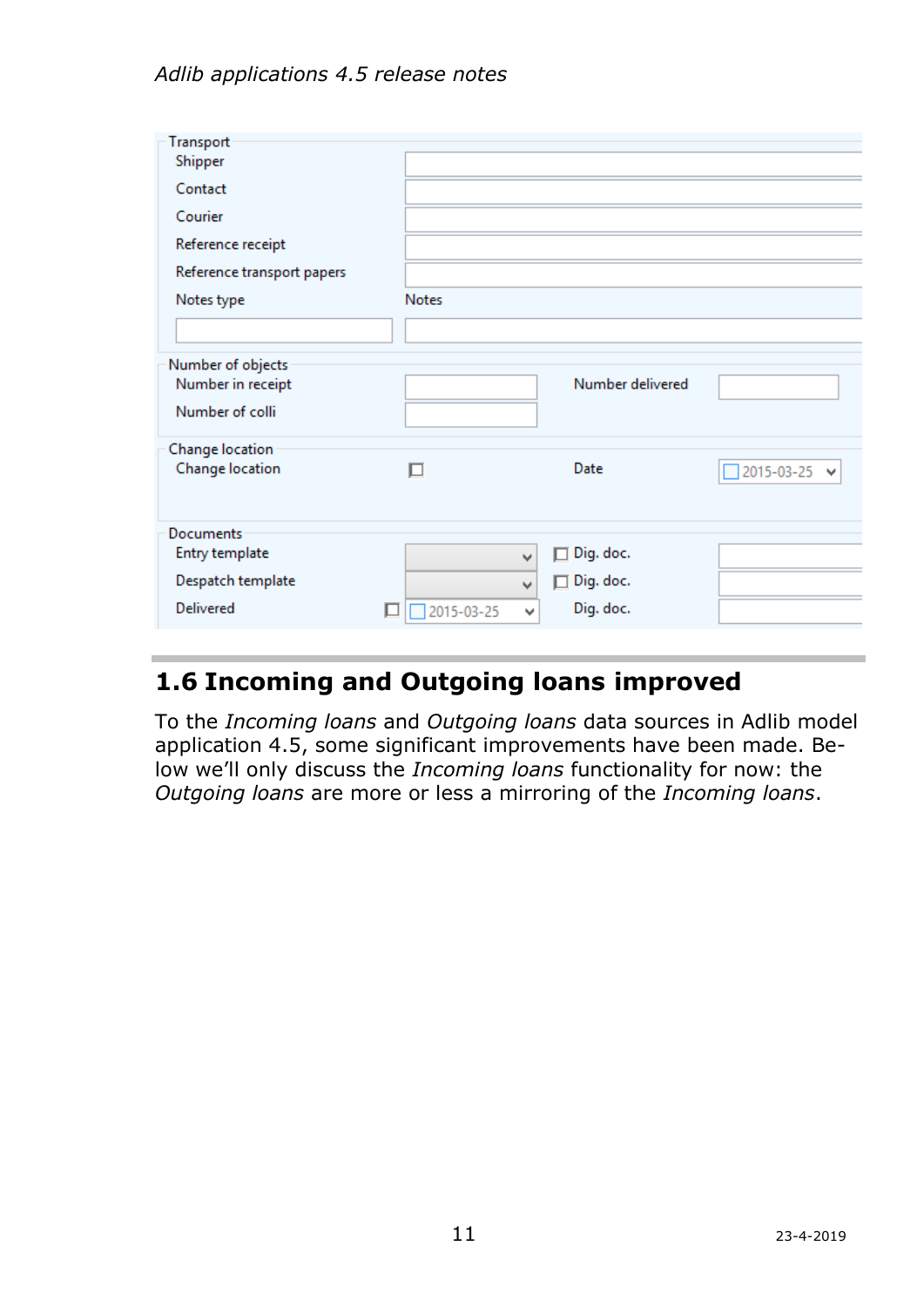| <b>Loan request</b>         | Objects              |                           | Objects - compact list and procedures | Contract           | Transport | Correspondence |
|-----------------------------|----------------------|---------------------------|---------------------------------------|--------------------|-----------|----------------|
| General                     |                      |                           |                                       |                    |           |                |
| Loan number                 |                      |                           |                                       | <b>Status</b>      | announced | $\checkmark$   |
|                             |                      |                           |                                       | <b>Status date</b> |           |                |
| Lender                      |                      |                           | Place                                 |                    |           |                |
| Contact                     |                      |                           | Role                                  |                    |           |                |
| Internal co-ordination      |                      |                           |                                       |                    |           |                |
| Coordinator                 |                      |                           |                                       |                    |           |                |
| Administr, concerned        |                      |                           |                                       |                    |           |                |
| <b>Request details</b>      |                      |                           |                                       |                    |           |                |
| <b>Period from</b>          | $\square$ 2015-03-30 | To<br>мI                  | □ 2015-03-30<br>$\checkmark$          | Duration           | week(s)   |                |
| Reason                      |                      |                           | $\checkmark$                          |                    |           |                |
| <b>Request letter</b>       |                      |                           |                                       |                    |           |                |
| Template                    |                      | 口<br>$\checkmark$         |                                       |                    |           |                |
| Date                        | $\square$ 2015-03-30 | Dig. doc.<br>$\checkmark$ |                                       |                    |           |                |
| <b>Request confirmation</b> |                      |                           |                                       |                    |           |                |
| Confirmed                   | $\Box$ 2015-03-30    | Dig. doc.<br>$\checkmark$ |                                       |                    |           |                |
| Actions/tasks               |                      |                           |                                       |                    |           |                |
| Action/task                 | Responsible person   |                           | Date done                             | Notes              |           |                |
|                             |                      |                           | $2015 - 03 - 30$<br>$\checkmark$      |                    |           |                |
| Loan status history         |                      |                           |                                       |                    |           |                |
| Loan status                 |                      |                           | Date                                  |                    |           |                |

#### ■ Loan request tab

Enter at least an identifying number for this loan in the mandatory *Loan number* field. The number may also contain letters.

The *Lender* field links to *Persons and institutions* and should contain the name of the organisation lending the incoming loan which you are describing in this record. *Contact* also links to *Persons and institutions* and may contain the name of the contact person at the lending organisation; behind it, in the new *Role* field, you can enter the role of the contact in the organisation.

In model application 4.5, the *Status* field has become a drop-down list with which you must set the status of this incoming loan manually. In model application 4.4, the loan status was determined automatically (by an adapl) and you could not manually change the resulting status.

The *Status date* is set to today's date during storage of the record: in a new record this happens unconditionally, while in an existing record this only happens when you've changed the status manually. A status change in an existing record automatically writes the previous status and previous status date to a new first occurrence of the *Loan status history* at the bottom of this tab.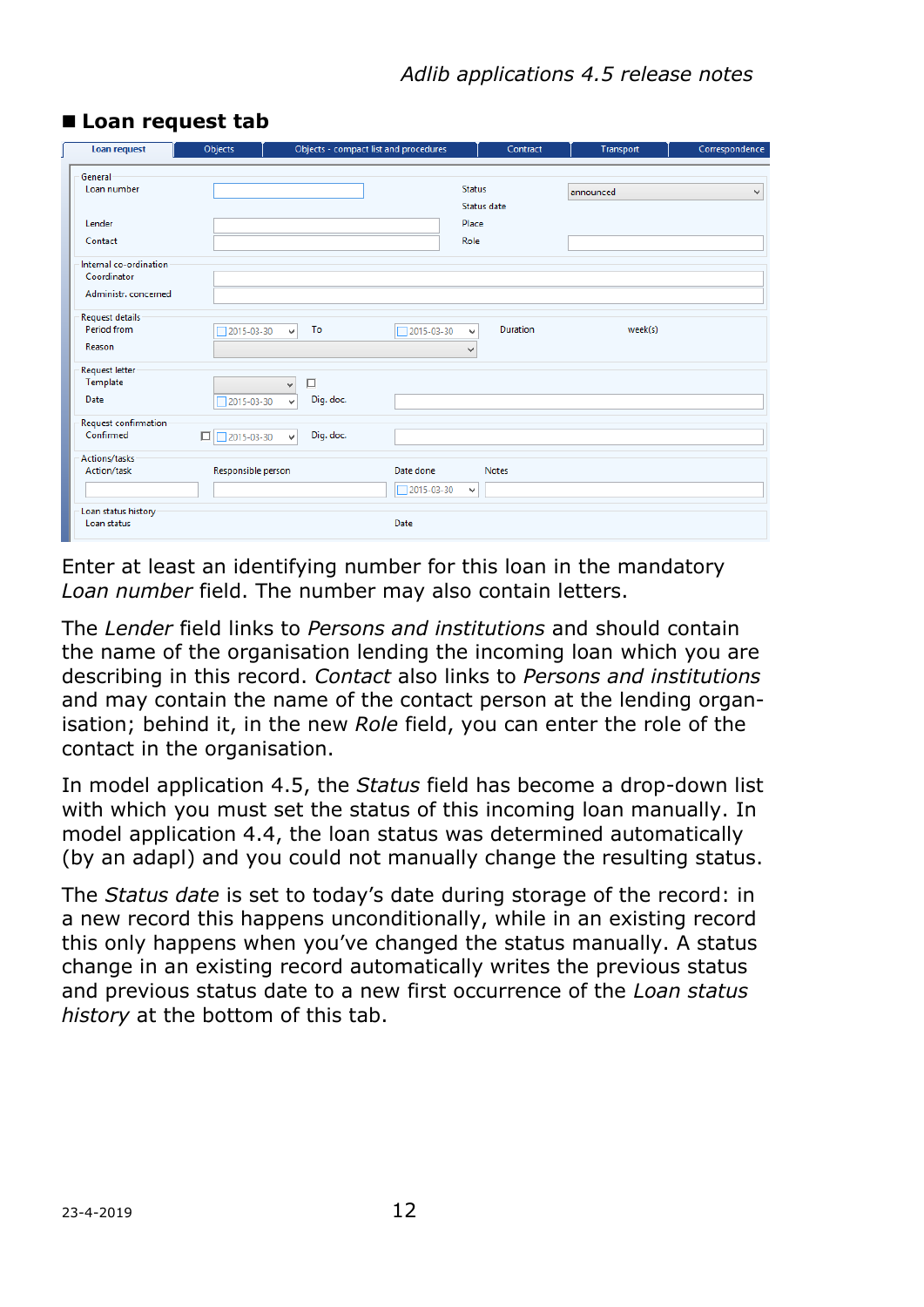| <b>Status</b> | announced           |  |
|---------------|---------------------|--|
| Status date   | announced           |  |
| Place         | under consideration |  |
| Role          | (partly) approved   |  |
|               | refused             |  |
|               | withdrawn           |  |
|               | on loan             |  |
|               | concluded           |  |
|               | (fully) approved    |  |

The *Period from* and *To* fields in the *Request details* box are mandatory and should contain the requested start and end date of the loan. The *Duration* in weeks will be calculated automatically after leaving either of both date fields, when both have been filled in. The *Duration* will be emptied if one of the dates is removed. The date fields will also appear read-only on the *Contract* tab, for comparison with the actual contract dates.

To the (*Request details*) *Reason* drop-down list, two options have been added: *permanent display* and *possible acquisition*. Only if you select *exhibition* and leave the field, three extra fields appear below the *Reason* field, namely the *Exhibition* field in which you

can link to an existing *Exhibition* record, after which the accompanying *Start date* and *End date* for that exhibition will be retrieved.

| Request details<br>Period from<br>Reason | To<br>$\sqrt{2015-03-30}$<br>$\Box$ 2015-03-30<br>$\checkmark$                | $\checkmark$<br>$\overline{\phantom{a}}$ |
|------------------------------------------|-------------------------------------------------------------------------------|------------------------------------------|
| Request letter<br>Template<br>Date       | conservation/restoration<br>exhibition<br>long term loan<br>permanent display |                                          |
| Request confirmation<br>Confirmed        | possible acquisition                                                          |                                          |

To generate a ready-made *Request letter* (as a Word document) for the currently described loan, simply set the letter *Template* language, set the letter *Date* and click the checkbox behind the *Template* dropdown list. The letter will be generated immediately and stored in the path indicated behind *Dig.doc*. The generated request letter, containing a standard request text and the list of requested objects, will also be opened automatically: you can edit the letter to your liking and save it, before actually printing and sending it.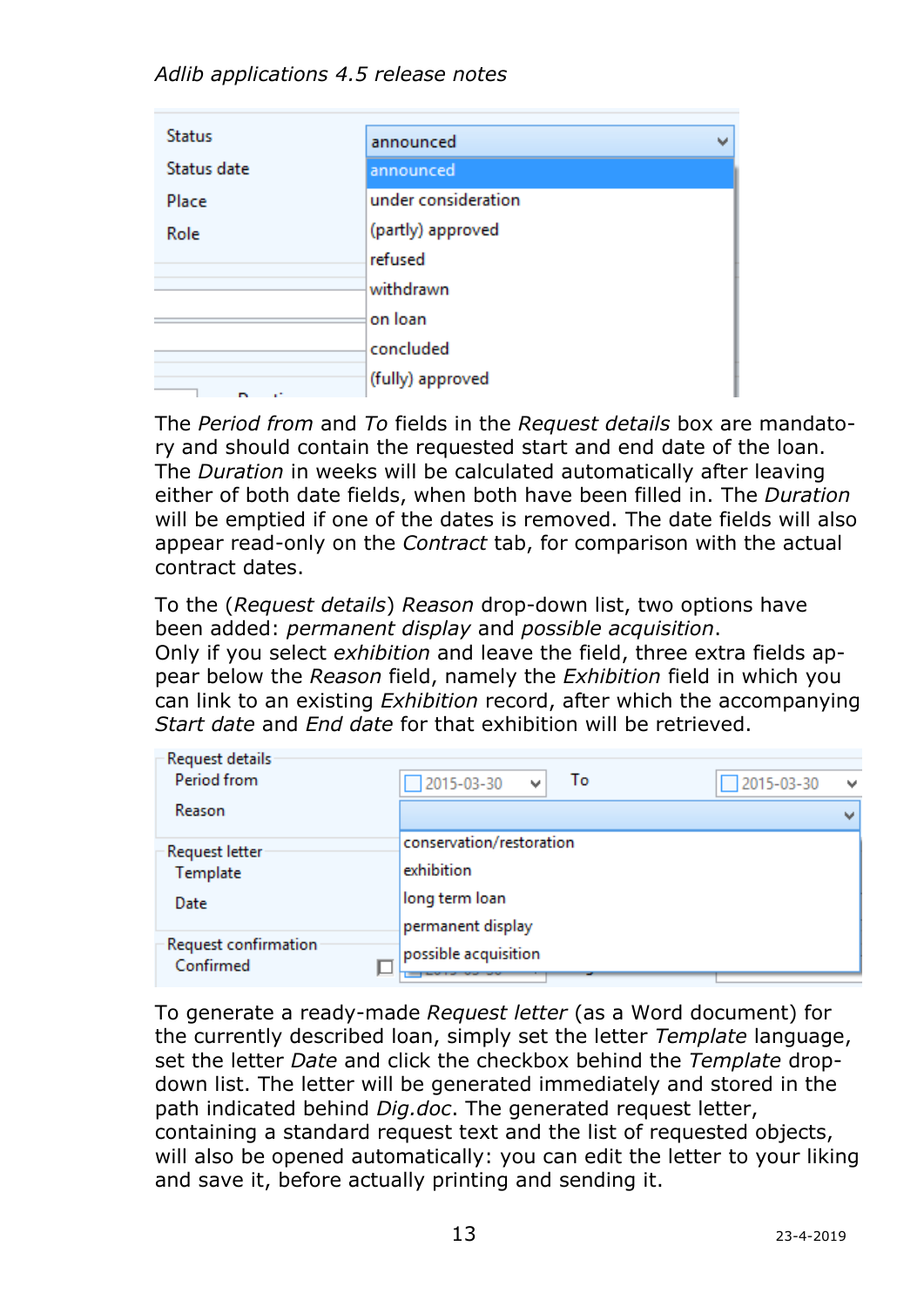| Request letter |              |           |                                            |
|----------------|--------------|-----------|--------------------------------------------|
| Template       | Enalish      |           |                                            |
| Date           | √ 2015-03-30 | Dia. doc. | /Worddoc/request-out/L8932_request-out.doc |

When you've received confirmation of your request (not per se the approval), you can mark the *Confirmed* checkbox, enter the relevant date and link to the scanned document or copied e-mail in the *Dig.doc.* field behind it, via the *Find file* button in the ribbon. You can place the document you've received anywhere you like: the *\Worddoc*  subfolder of your Adlib system doesn't have a specific subfolder for such documents yet.

Note that the *Confirmed* checkbox and date field are somewhat superfluous: typically you fill in both, except when you don't know the date of confirmation.

At the bottom of the *Loan request* tab, some fields for any internal actions to be planned for the incoming loan have been added. The *Responsible person* field links to *Persons and institutions*.

The *Loan status history* fields are new as well and will be expanded automatically whenever you change the *Status* at the top of this tab and save the record.

| Actions/tasks<br>Action/task       | Responsible person | Date done                               | <b>Notes</b> |
|------------------------------------|--------------------|-----------------------------------------|--------------|
|                                    |                    | $\sqrt{2015 - 03 - 30}$<br>$\checkmark$ |              |
| Loan status history<br>Loan status |                    | Date                                    |              |

## ■ Objects tab:

| Object number    | Object name         | Creator                                | Title                               |
|------------------|---------------------|----------------------------------------|-------------------------------------|
| <b>Status</b>    | under consideration | Date<br>$\vee$                         | $\sqrt{2015-03-30}$<br>$\checkmark$ |
| Condition report | 口<br>v              | Dig. doc<br>$\sqrt{2015-03-31}$ $\vee$ |                                     |
| Authoriser       |                     | Authorisation date                     |                                     |
| Loan conditions  |                     |                                        |                                     |
| Insurance value  | Currency            |                                        |                                     |
| Other costs      | Currency            | <b>Notes</b>                           |                                     |
| <b>Notes</b>     |                     |                                        |                                     |

The (*Total*) *Insurance value*, *Handling fee*, *Insurance type* en *Insurance company* fields have been moved from the *Objects* tab to the *Contract* tab.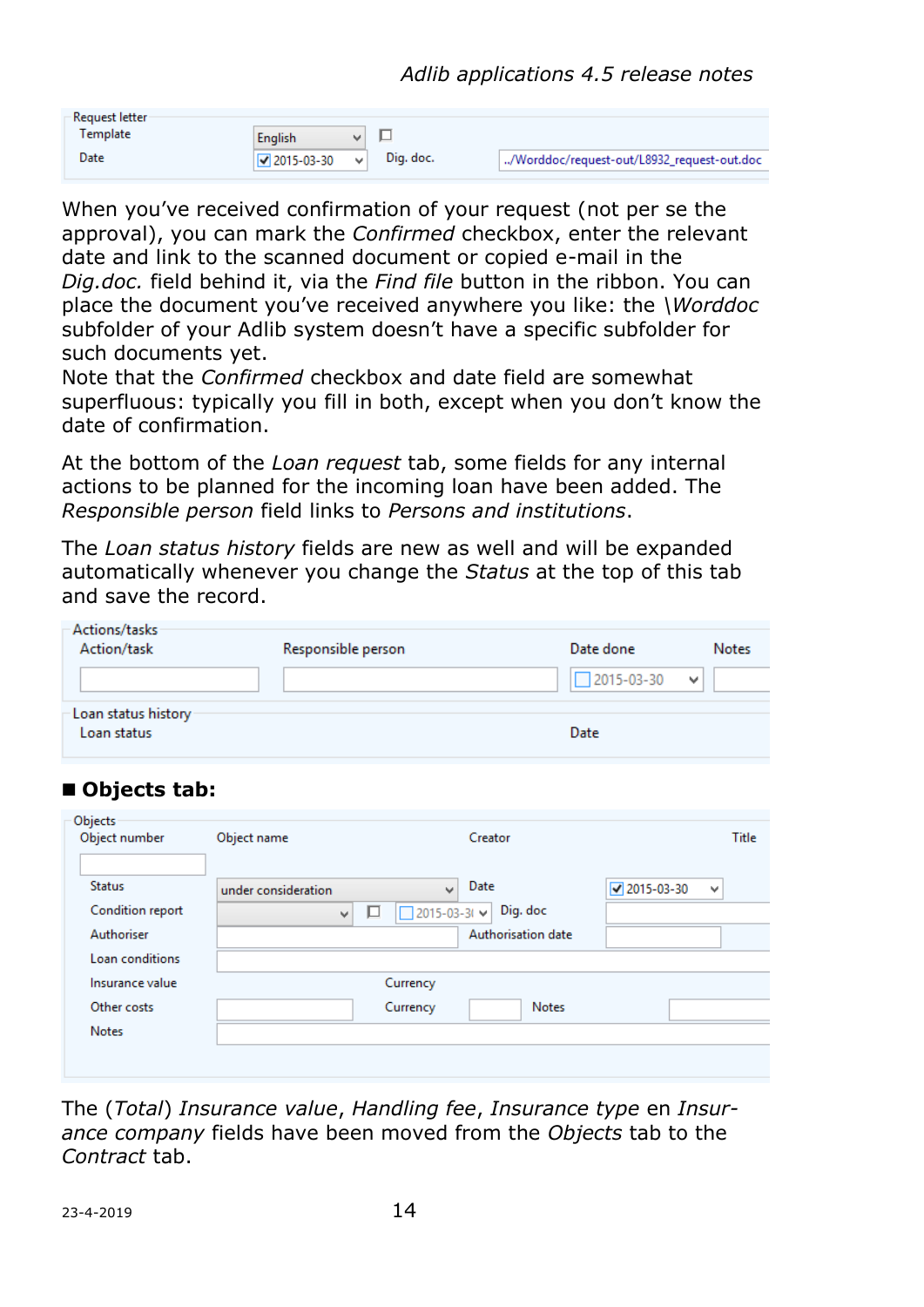In the repeatable *Objects* field group on the current screen tab you link to objects in your own full *Objects* catalogue, which you'd like to request from the third party. That means you will have to register those foreign objects in that database first, before you can link to them here (you cannot force new object records from within the *Incoming loans*). Typically you would create basic records for the requested objects in your *External object catalogue*. (The reason that the *Object number* field here links to the entire *Objects* catalogue instead of just the *External object catalogue* is a technical one: if the objects you are currently requesting ever become part of your own collection permanently and you wish to move the relevant records from the *External* to the *Internal object catalogue*, then all links here in the loan record should remain intact, even if the loan record itself is no longer current.) The *Object name*, *Creator* and *Title* data will be merged in with the linked object, as well as the *Insurance value* and *Currency* registered in the object record. The reproduction reference link reference value is merged in as well, but the relevant image cannot be displayed on screen because of software limitations: these references *are* used to be able to print object images via some Word template output formats for the incoming loans.

Note that the linked object number will be displayed in a distinctive colour to make it stand out: the colour doesn't have any meaning.

In the *Status* drop-down list you must enter a request status for this particular object and the date on which this status was determined.

A *Condition report* drop-down list with accompanying checkbox, date and *Dig. Doc* field have been added in model application 4.5 to generate a condition report for the current object after it has been examined. Set the language for the report, set the report date and click the checkbox behind the drop-down list. The letter will be generated immediately and stored in the path indicated behind *Dig.doc*. The generated report, still unfinished, will also be opened automatically: you can edit the report to your liking (*l.3* contains a default text and the text boxes below it are still empty) and save it, before actually printing it.

The previously editable *Insurance value* and *Currency* fields have been made read-only since they are merged in with the object data, while the *Handling fee* field has been replaced by the *Other costs* field to which also a *Notes* field has been added.

## ■ Objects – compact list and procedures tab

This is a new tab, containing the linked objects again, yet more compactly displayed. You can link object records here or on the *Objects* tab. There are also three checkboxes which start an adapl procedure when you click them.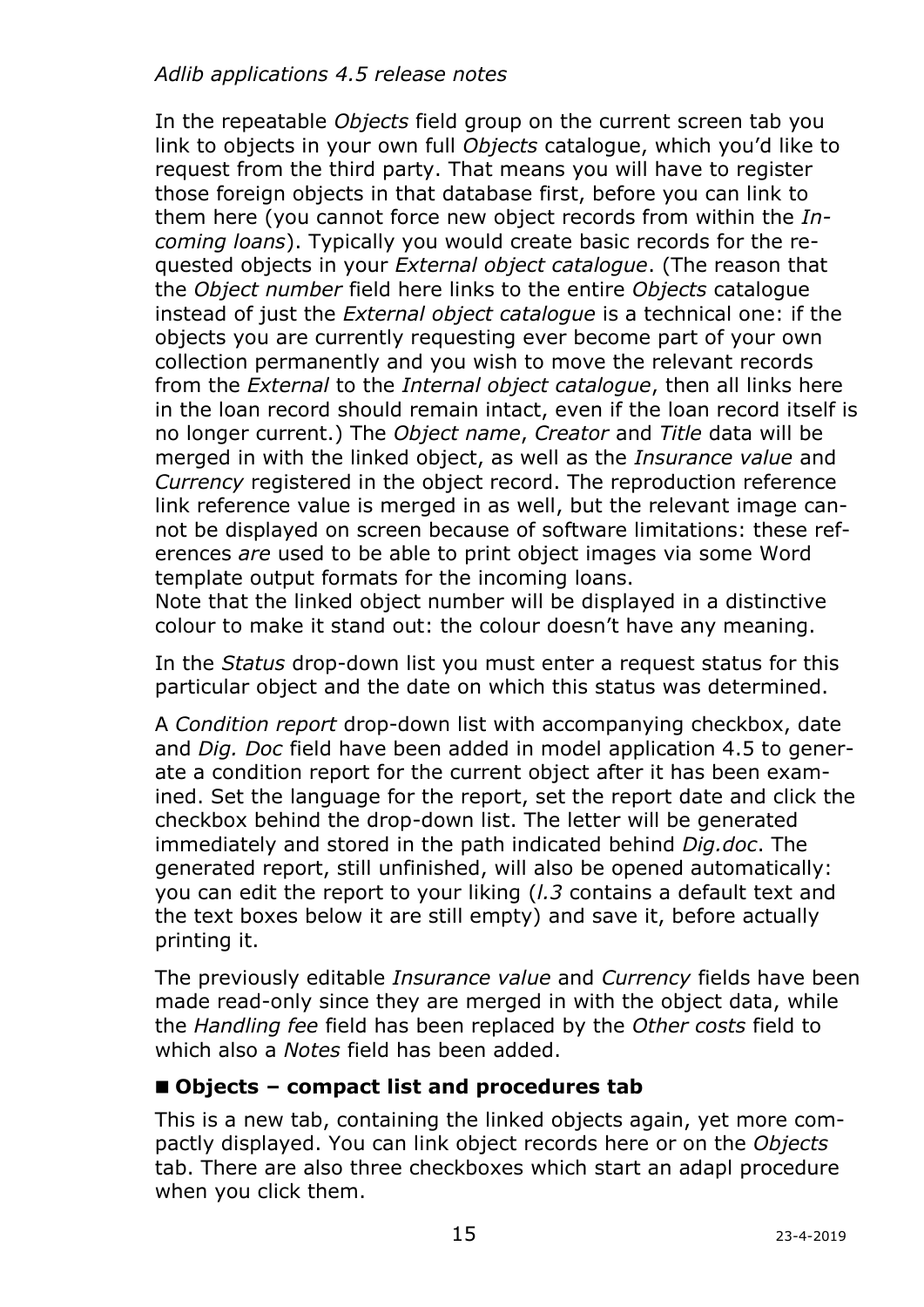| Procedures<br>Exhibition | <br>                                 | Entry |              | П       | Despatch |              |
|--------------------------|--------------------------------------|-------|--------------|---------|----------|--------------|
| Objects<br>Object number | <b>Status</b><br>under consideration |       | $\checkmark$ | Creator |          | <b>Title</b> |

**Exhibition**: click the checkbox to synchronize all object links to an existing exhibition record now. On the conditions that in the current loans record a *Loan number* has been entered, the (*Request details*) *Reason* has been set to *exhibition*, an existing *Exhibition* has been linked, a *Lender* has been specified and at least one object has been linked, the procedure does the following three things (after your confirmation):

- To records in the objects catalogue it adds a link to the exhibition, if the current loan *Status* of the relevant object in the list on this screen tab is either *under discussion*, *approved*, *despatched*, *on loan*, *renewed* or *returned*.
- From records in the objects catalogue it removes any link to the exhibition, if the current loan *Status* of the relevant object in the list on this screen tab is either *under consideration*, *refused*, *withdrawn* or when the *Status* field is empty.
- It reports on object records to which no link to an exhibition record has been added.

Of course, when object records are updated with a link to an exhibition, the relevant exhibition record will reciproquely be updated with a link to the object record.

*Entry***:** click the checkbox to create a record in the *Transport* data source linking to all objects which are already linked to the current incoming loan record, and then link that transport record to the current incoming loan record. On the conditions that in the current loans record a *Loan number* has been entered, a *Lender* has been specified, no linked entry record is present on the *Transport* screen tab yet (the *Despatch/Entry* field, which is merged in with any linked transport record, must not read *Entry*), a *Contact* for the *Lender* has been filled in and at least one object has been linked, the procedure does the following (after your confirmation):

• A new transport record will be written with the following data: *Transport number* = <automatically generated> *Entry or Despatch* = 'Entry'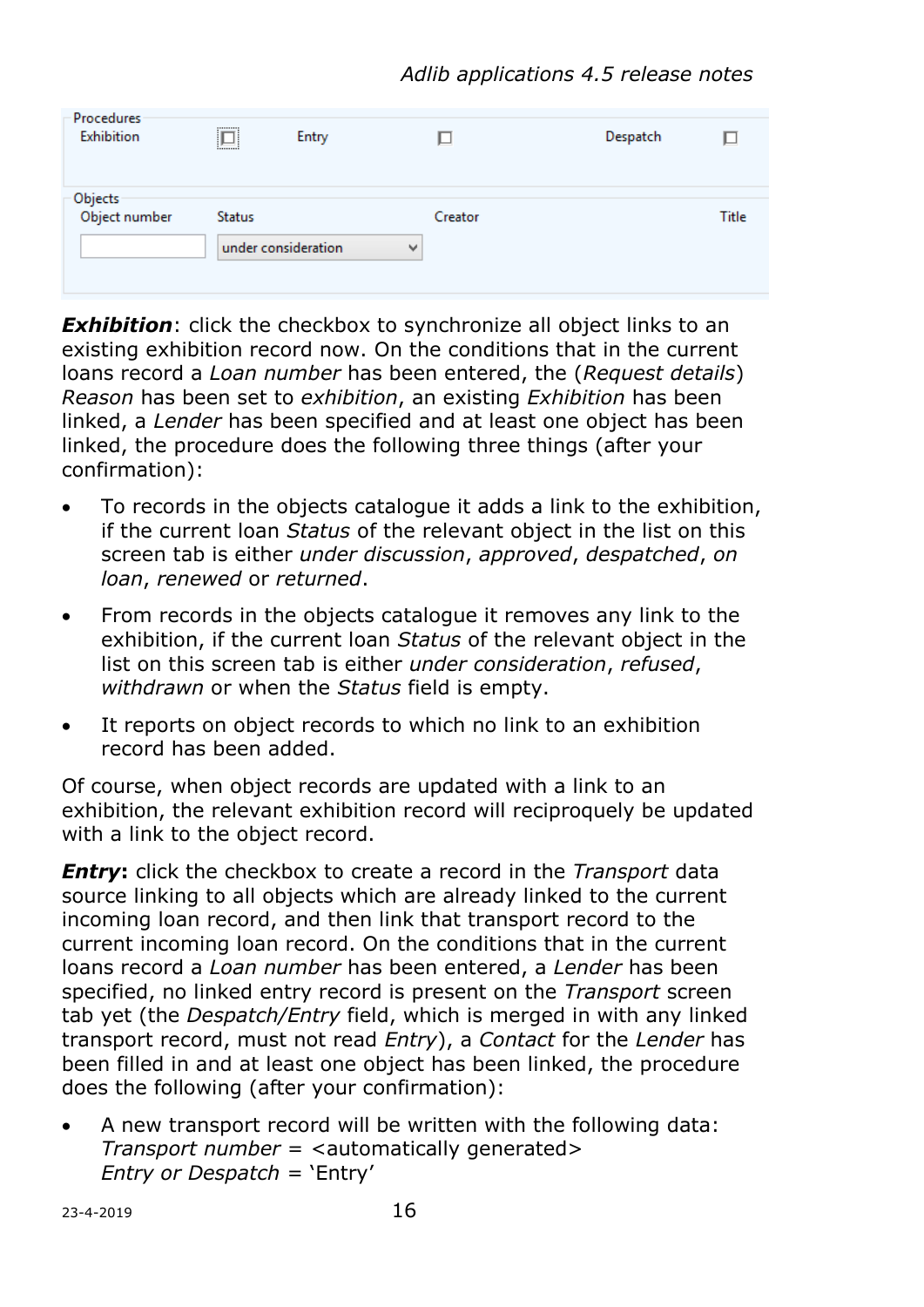```
RPason = 'loan'
Destination = <your institution> (loans.txt line number 27)
(Destination) Contact = (Lender) Contact from loan record
Depositor = Lender from loan record
Entry date = Contract period from from loan record
(Input) Notes = ' Record created automatically from
                  outgoing/incoming loans' (loans.txt line
                  number 28)
```
• To the new transport record links will be added to objects already linked to the loan record if the loan *Status* of the relevant object is either *under consideration*, *under discussion*, *approved*, *despatched*, *on loan*, *renewed* or *returned*. Then the *Status* of the relevant objects in the loan record will be set to *despatched* and the *Transport number* will be merged in from the new transport record.

You'll be notified of objects which haven't been linked to the transport record and if there aren't any objects with a relevant status at all.

• You'll be notified that the loan record must be saved in order to store the link to the new transport record.

**Despatch:** click the checkbox to create a record in the *Transport* data source linking to all objects which are already linked to the current incoming loan record, and then link that transport record to the current incoming loan record. On the conditions that in the current loans record a *Loan number* has been entered, a *Lender* has been specified, a linked entry record is present on the *Transport* screen tab (the *Despatch/Entry* field, which is merged in with any linked transport record, must read *Entry*) while no despatch record may have been linked here yet, a *Contact* for the *Lender* has been filled in and at least one object has been linked, the procedure does the following (after your confirmation):

- A new transport record will be written with the following data: *Transport number* = <automatically generated> *Entry or Despatch* = 'Despatch'  $Reason = 'lean'$ *Destination* = *Lender* from loan record (*Destination*) *Contact* = (*Lender*) *Contact* from loan record *Depositor* = <your institution> (*loans.txt* line number 27) *Despatch date* = (*Contract period*) *To* from loan record (*Input*) *Notes* = 'created from outgoing/incoming LOANS' (*loans.txt* line number 28)
- To the new transport record links will be created to objects already linked to the loan record if the loan *Status* of the relevant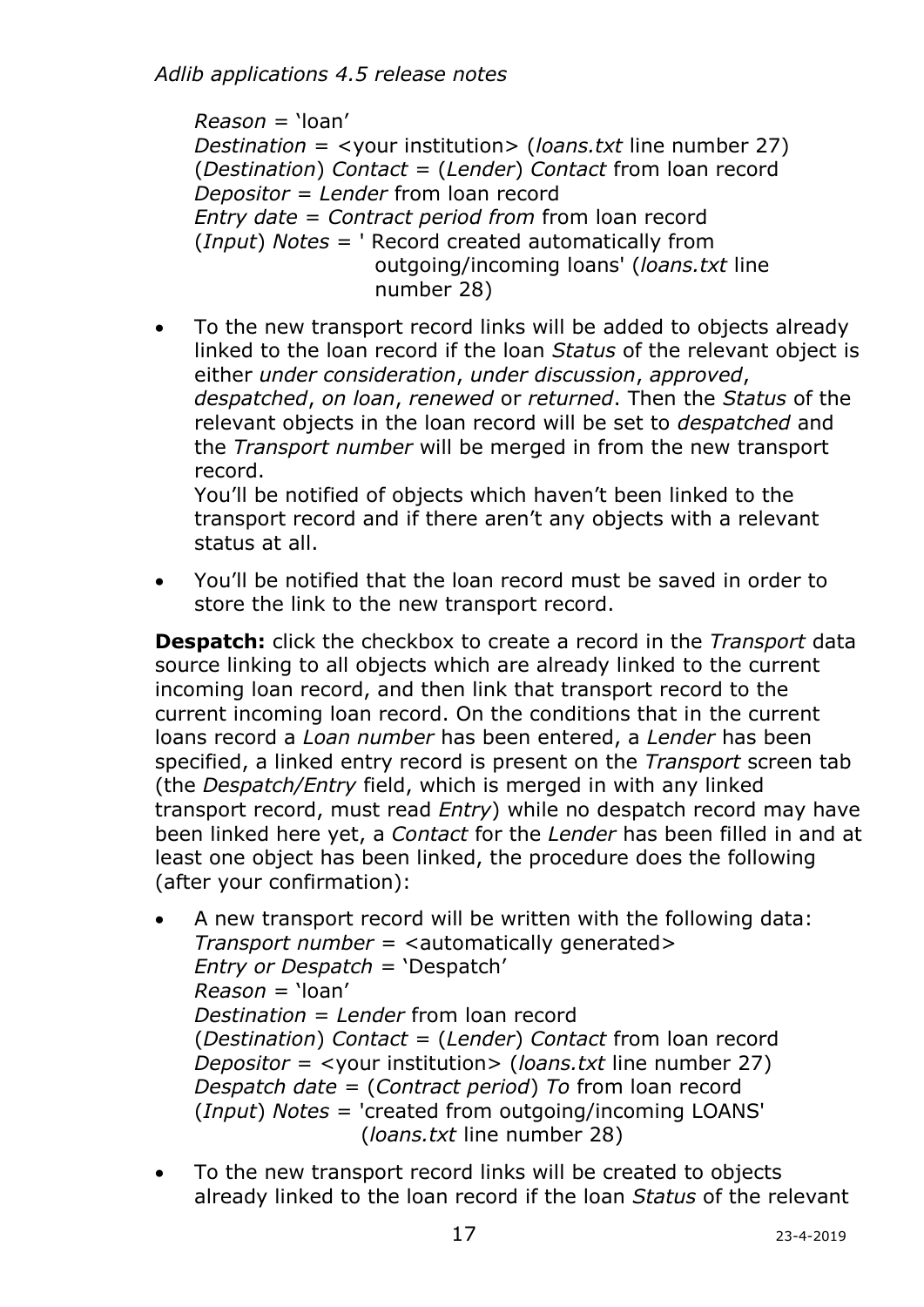object is either *under consideration*, *under discussion*, *approved*, *despatched*, *on loan*, *renewed* or *returned*. Then the *Status* of the relevant objects in the loan record will be set to *despatched* and the *Transport number* will be merged in from the new transport record.

You'll be notified of objects which haven't been linked to the transport record and if there aren't any objects with a relevant status at all.

• You'll be notified that the loan record must be saved in order to store the link to the new transport record.

## ◼ **Contract tab**

The *Immunity* field has been added to the *Contract details* box. It allows you to register any indemnity details concerning the loan, which you and the lender have agreed about. In other words: any information about what should happen and who is responsible if objects on loan get damaged or stolen, etc.

The physical contract itself, the original version and the returned, signed copy can be registered in the (*Contract*) *Date* and *Signed & returned* fields. You can store these documents anywhere you like before you link to them.

A (*Condition report*) *Template* drop-down list with accompanying checkbox, *Date* and *Dig. Doc* field have been added in model application 4.5 to generate a condition report for the loan as a whole (all linked objects together) after it has been examined. Typically you would choose between registering the condition here or registering the condition per object on the *Objects* tab. Set the language for the report, set the report *Date* and click the checkbox behind the dropdown list. The letter will be generated immediately and stored in the path indicated behind *Dig.doc*. The generated report, still unfinished, will also be opened automatically: you can edit the report to your liking (*l.3* contains a default text and the text boxes below it are still empty) and save it, before actually printing it

| Condition report |                                  |           |  |
|------------------|----------------------------------|-----------|--|
| Template         |                                  |           |  |
| Date             | $2015 - 03 - 30$<br>$\checkmark$ | Dig. doc. |  |

In the *Extension* box (repeatable) you can create a standard letter to request a prolongation of the loan: select a *New end date* for the loan, a language for the letter and click the checkbox to create the letter. The result of the extension request can be registered here as well, in the *Review* fields.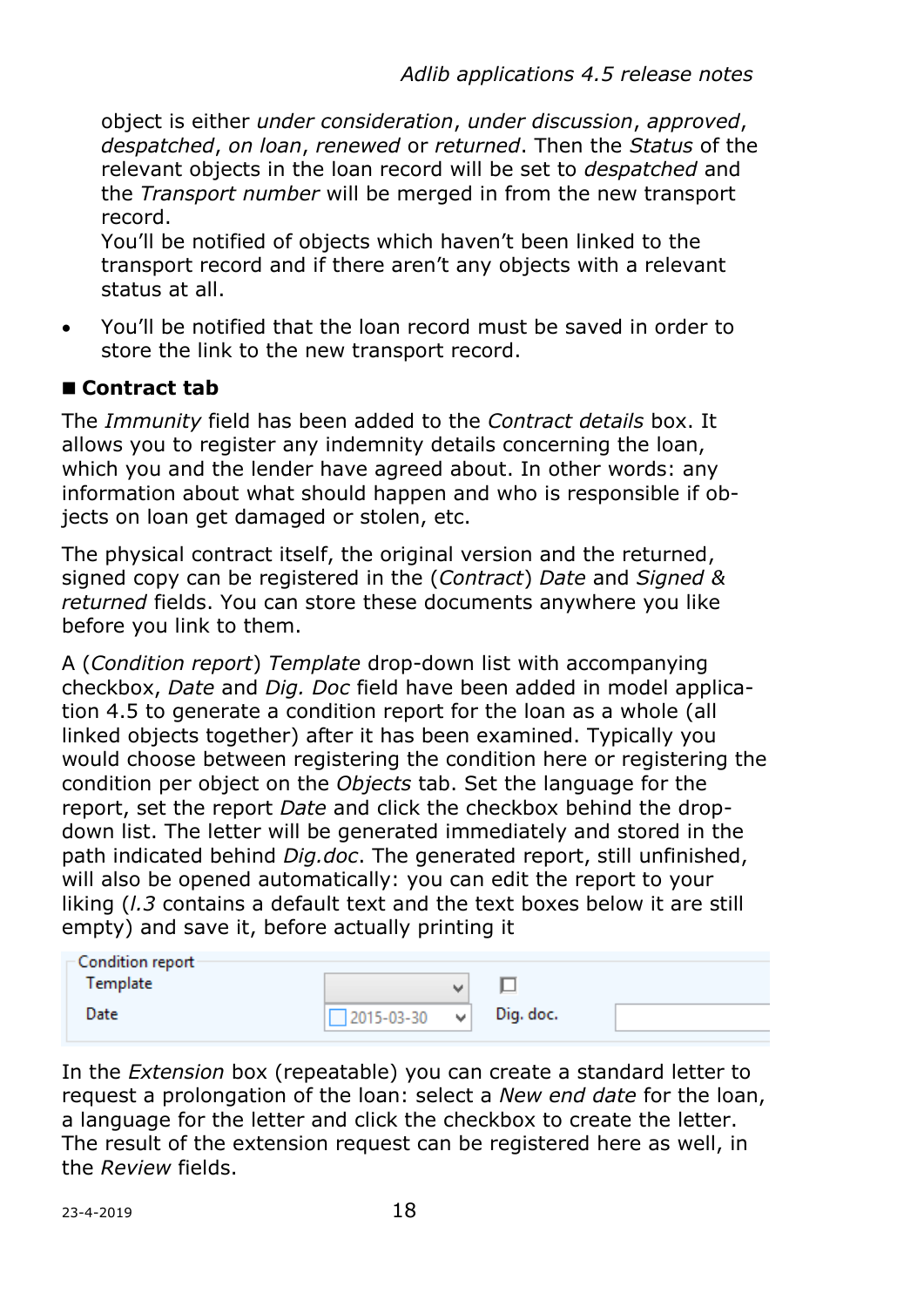The estimated and actual costs and hours fields from 4.4 have been replaced by a *Costs and value* box moved from the *Objects* tab to the *Contract* screen tab, with an automatically calculated total *Insurance value* and *Other costs* (based on the sum of the individual objects' insurance values and other costs, except for the values of refused or withdrawn objects) and editable *Loan fees* and *Handling fee*, resulting in an automatically calculated *Total costs*. The total costs are calculated just before storage. The insurance value currency (behind the value) will only be filled in if the currency of the insurance value of all individual linked objects is the same, otherwise you'll get an error message.

The *Total number of objects* and the *Total approved* objects (linked objects with status *approved*, *despatched*, *on loan*, *renewed* or *returned*) are also indicated.

| Costs and value<br>Insurance value | Insurance type          |  |
|------------------------------------|-------------------------|--|
| Loan fees                          | Insurance company       |  |
| Handling fee                       |                         |  |
| Other costs                        |                         |  |
|                                    | Total number of objects |  |
| <b>Total costs</b>                 | <b>Total approved</b>   |  |
|                                    |                         |  |
|                                    |                         |  |

## ■ **Transport tab**

The former *Entry and Despatch* tab has been renamed to *Transport* and the fields from both *Entry details* and *Despatch details* have been merged into a single field group. In *Transport number* you can link to a new or existing record in the *Transport* data source after which the read-only fields on this tab will be merged in.

Note that 4.5 offers a quick way to generate a new transport record for the current loan and link to it, by clicking the *Entry* or *Despatch* checkbox on the *Object – compact list and procedures* tab, after you've linked all relevant objects to this loan.

| <b>Transport details</b><br>Transport number | Despatch/Entry | Number of objects |
|----------------------------------------------|----------------|-------------------|
| Despatch date                                | Entry date     | <b>Delivered</b>  |
| Despatch method                              |                |                   |
| Shipper                                      |                |                   |
| Courier                                      |                |                   |

## ■ Correspondence tab

No changes on this tab. It lists any generated or received digital documents concerning this loan. Other related digital documents can still be registered here in the (*Other correspondence*) *Digital document*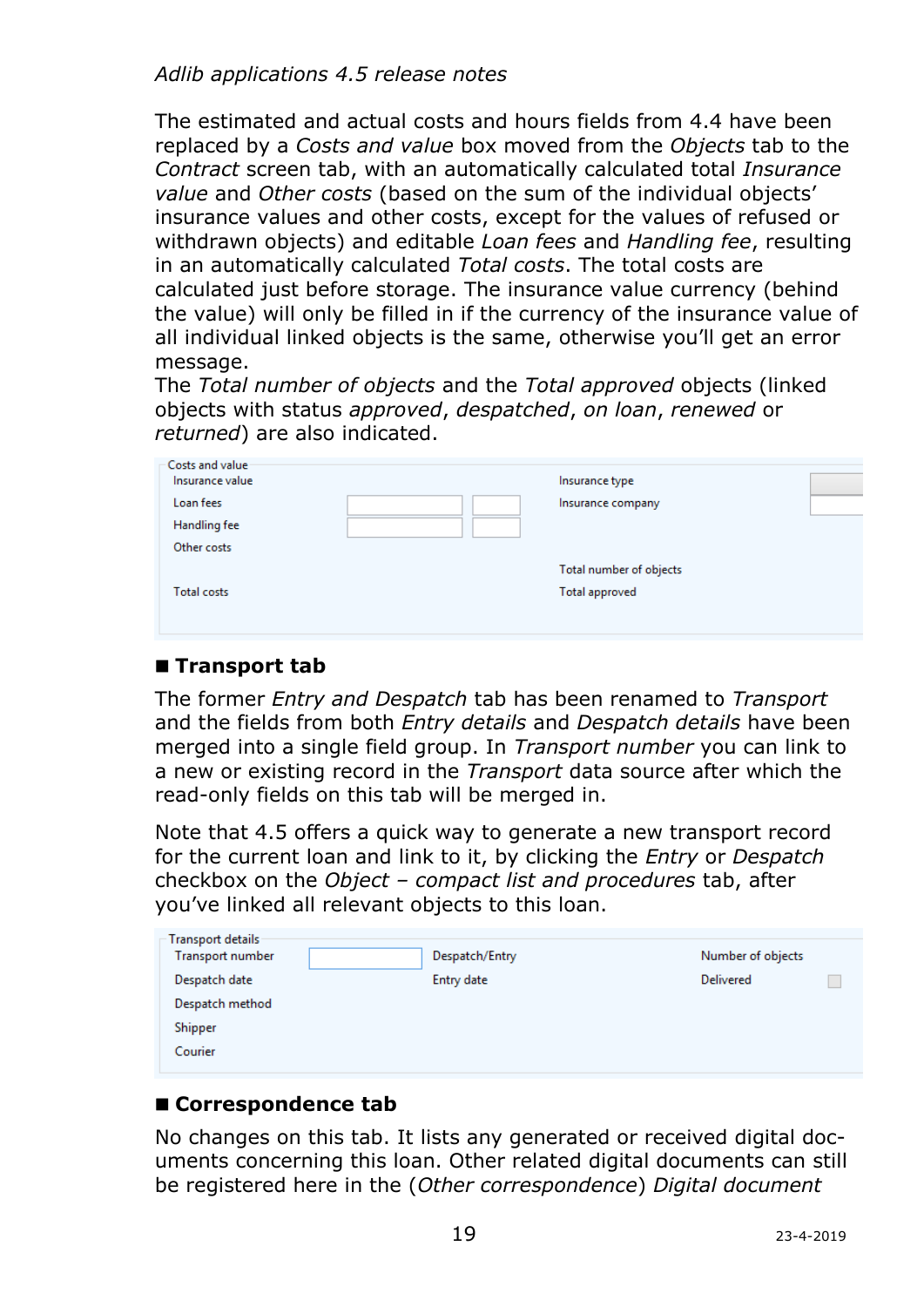field: link to an earlier saved document via the *Find file* button in the ribbon.

### ■ **Reproductions tab**

A new *Reproductions* tab offers the possibility to link and view images of the incoming loan. Put the cursor in the *Reference* field and click the *Import image* button in the *Edit* menu in the ribbon to link to an image file.

| Reproduction<br>Reference |                     |           |             |      |
|---------------------------|---------------------|-----------|-------------|------|
| Type                      |                     | Format    |             | Date |
| Notes                     |                     |           |             |      |
|                           |                     |           |             |      |
|                           | <b>Media Viewer</b> |           | $\mathbf x$ |      |
| <b>Normal</b>             | <b>Thumbnails</b>   | Filmstrip |             |      |
|                           |                     |           |             |      |
|                           |                     |           |             |      |
|                           |                     |           |             |      |
|                           |                     |           |             |      |
|                           |                     |           |             |      |
|                           |                     |           |             |      |
|                           |                     |           |             |      |
|                           |                     |           |             |      |
|                           |                     |           | пĤ,         |      |

## ◼ **Related loans tab**

No changes here. If there exist any other loans which have some relation to the current one, you can link to those loan records here in the *Loan number* field and indicate in your own words what the *Relation type* is.

# <span id="page-23-0"></span>**1.7 Other changes**

• The internal links in the 4.5 *taxonom* database (data source *Taxonomy*) have been based on link references, as was already the case for the other databases. Amongst others, this means that in the relevant fields, like the screen fields *Parent name*, *Child*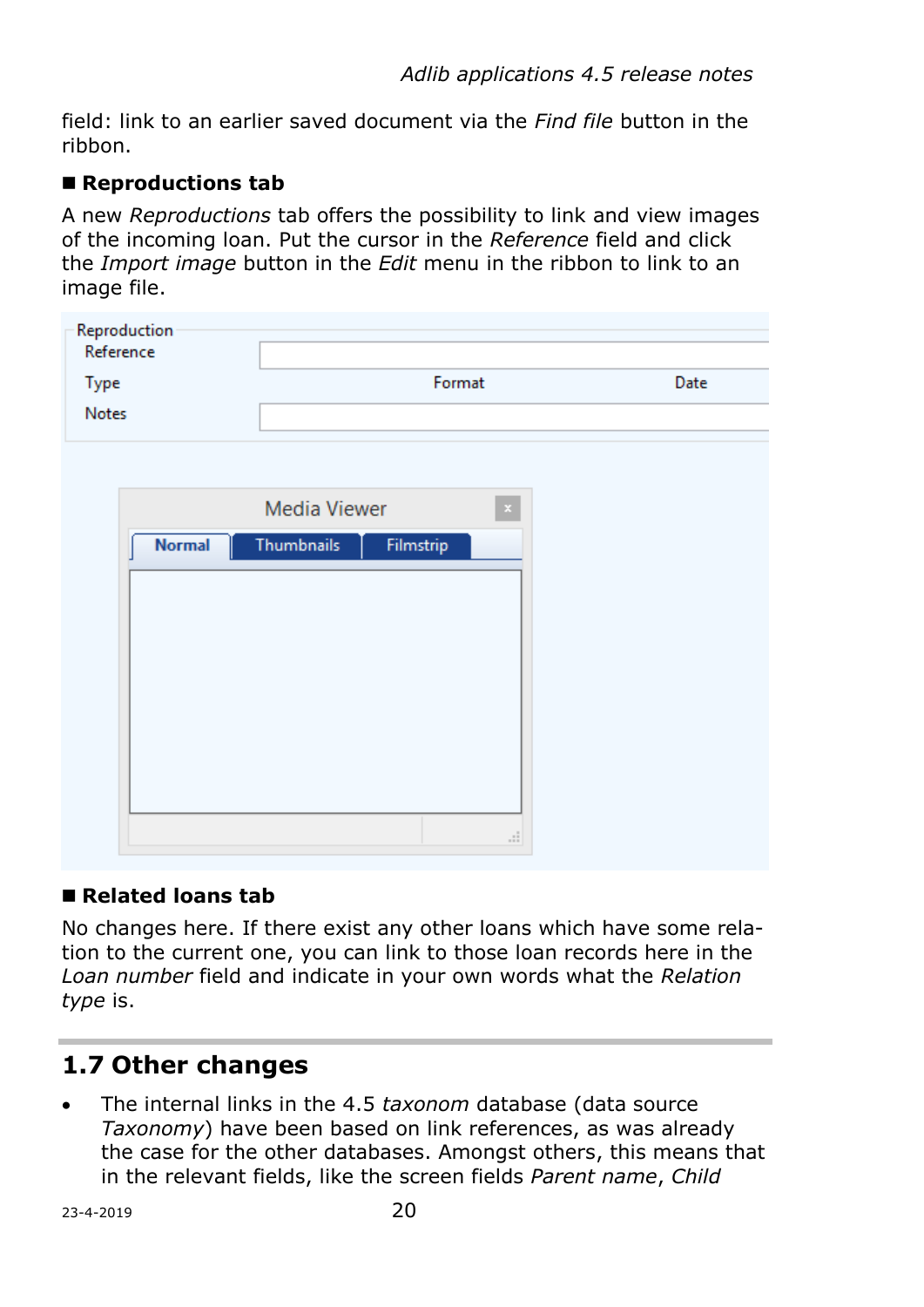*name*, *Valid/accepted name* and *Synonym*, non-unique terms can be entered as well. The *Scientific name* must still be unique though.

- The problem that in container records the merged-in fields with the *Container type* field (data dictionary field package\_type, tag *p2*), namely the dimension type and dimension unit, were never displayed, has been solved in model application 4.5.
- By default, the *Archives (catalogue)* data source now offers an *EAD* (Encoded Archival Description, version 2002, in UTF-8 encoding) export format.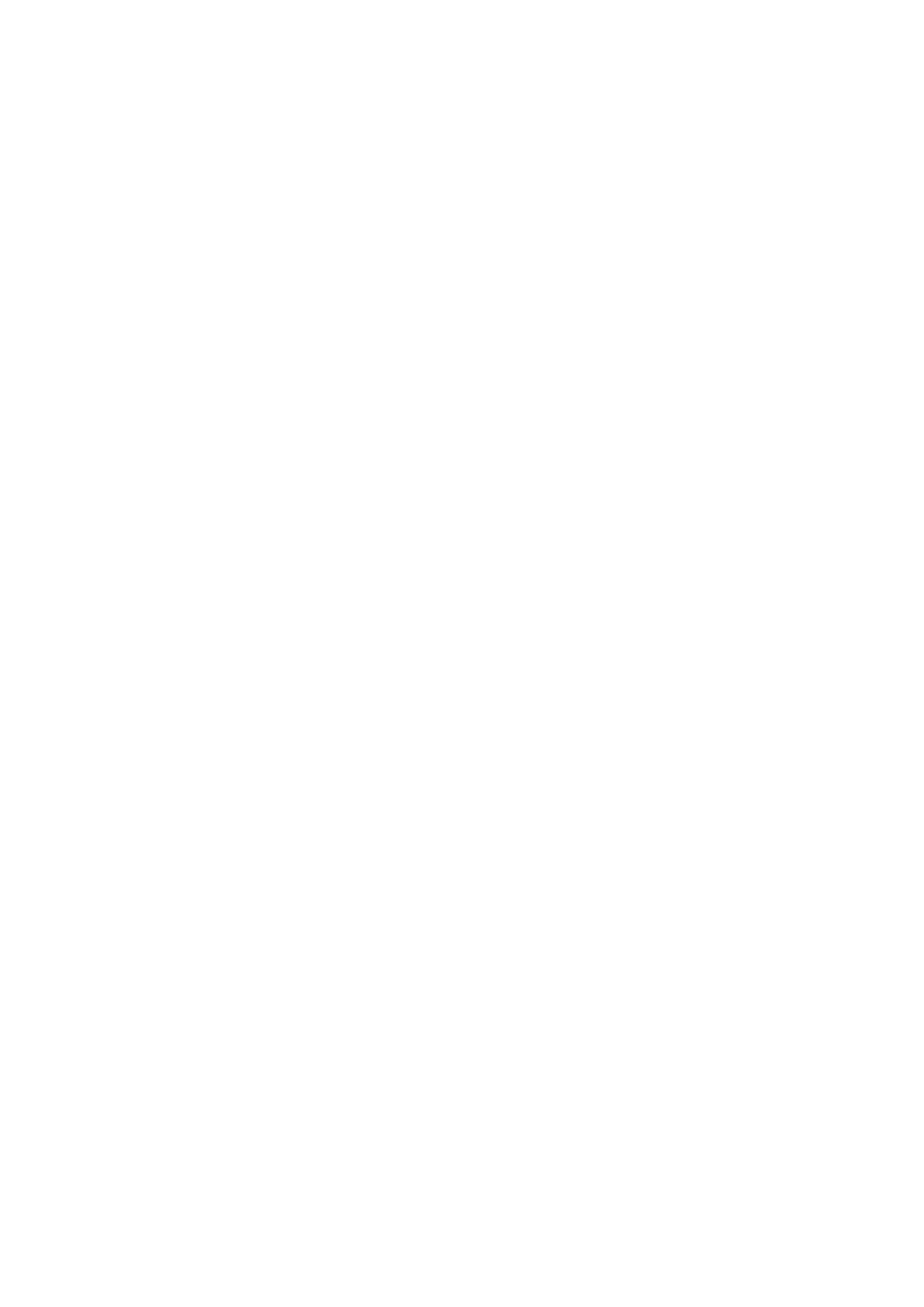# <span id="page-26-1"></span><span id="page-26-0"></span>**2.1 MARCXML export format added**

To the *Library catalogue*, *Books*, *Audio-visual materials*, *Games*, *Articles*, *Serials*, *Loose-leafs*, *Cartography*, *Resources* and *Desiderata* data sources in Library applications 4.5, the MARCXML export format has been added. In the international world of libraries, the MARC standard is an important standard for the exchange of bibliographical data between libraries. Adlib has always supported this standard, yet by linking the MARC export format to the mentioned data sources it becomes easier for libraries to produce ad hoc MARC exports of any desired record selection.

From within Adlib, select one or more records in one of the relevant datasets, click *File* > *Export* and select *Export to MARC-XML format* in the *Export wizard* to export the records to a MARC XML file.

# <span id="page-26-2"></span>**2.2 Other changes**

- The length of the *shelf\_mark* (tag *si*) and *copy.shelfmark* (tag *ey*) fields in the *document* database definition has been enlarged from 64 to 100 characters. The length of the index on *si* has been enlarged to 100 characters as well. In *copies.inf*, the length of the corresponding tag *ey* and its index have been enlarged to 100 characters too.
- The problem that titles forced from within an order record did not get an order status, has been solved in 4.5. Now, a forced title will automatically be assigned the order status "Will be ordered" as soon as the record has been saved.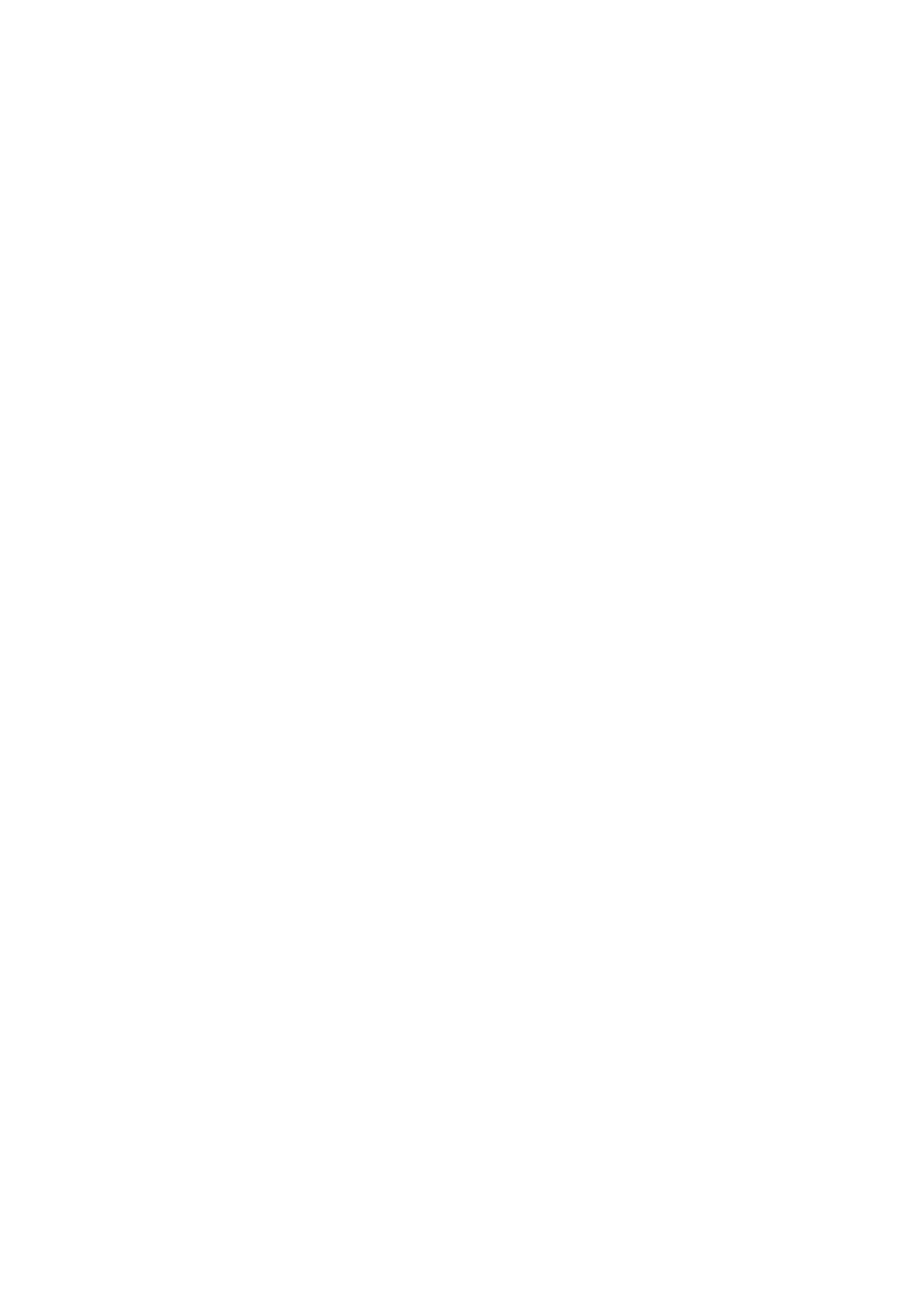# <span id="page-28-1"></span><span id="page-28-0"></span>**3.1 All applications**

- All model applications 4.5 are based on the Adlib SOL database platform for Microsoft SQL Server. This means that for these applications the Adlib proprietary CBF database format will no longer be supported and you'll always have to have some version of Microsoft SQL Server installed on your computer or company network. A free edition of SQL Server is also available from Microsoft: SQL Server Express. Our general installation guide *[Installing Museum, Library and Archive](http://www.adlibsoft.com/support/manuals/installation-guides/installation-of-adlib-museum-library-and-archive)* contains information about installing this platform.
- On the *Description* tab in *Persons and institutions*, the (*Digital references*) *Description* and *Reference* fields have been added. The *Reference* field allows you to link to any desired file which you consider to be supplementary to the biographical details of the person described in this record.
- The data dictionary name of the *photo* database structure has been changed to *media* (stored in the *media.inf* file), to emphasize its broader application. The name of the data source as it can be seen in the Adlib interface has been changed from *Visual documentation* to *Multimedia documentation*. If you are already using the Adlib Movement module and you are about to use model application 4.5, then in the *AdmoveServer-Setup.xml* server configuration file you'll have to replace the *photo* database name by *media*. The name change will probably have no consequences for an existing Internet Server web application.
- To each record in the *Persons and institutions* and *Thesaurus* data source in 4.5, an image can be linked on the new *Reproductions* tab. This allows you to register passport photos, for example, or applicable images for a term. The *reproduction.reference* field (tag *FN*) links to the *media* database (previous called *photo*), like the *reproduction.reference* field in other databases links to *media* as well.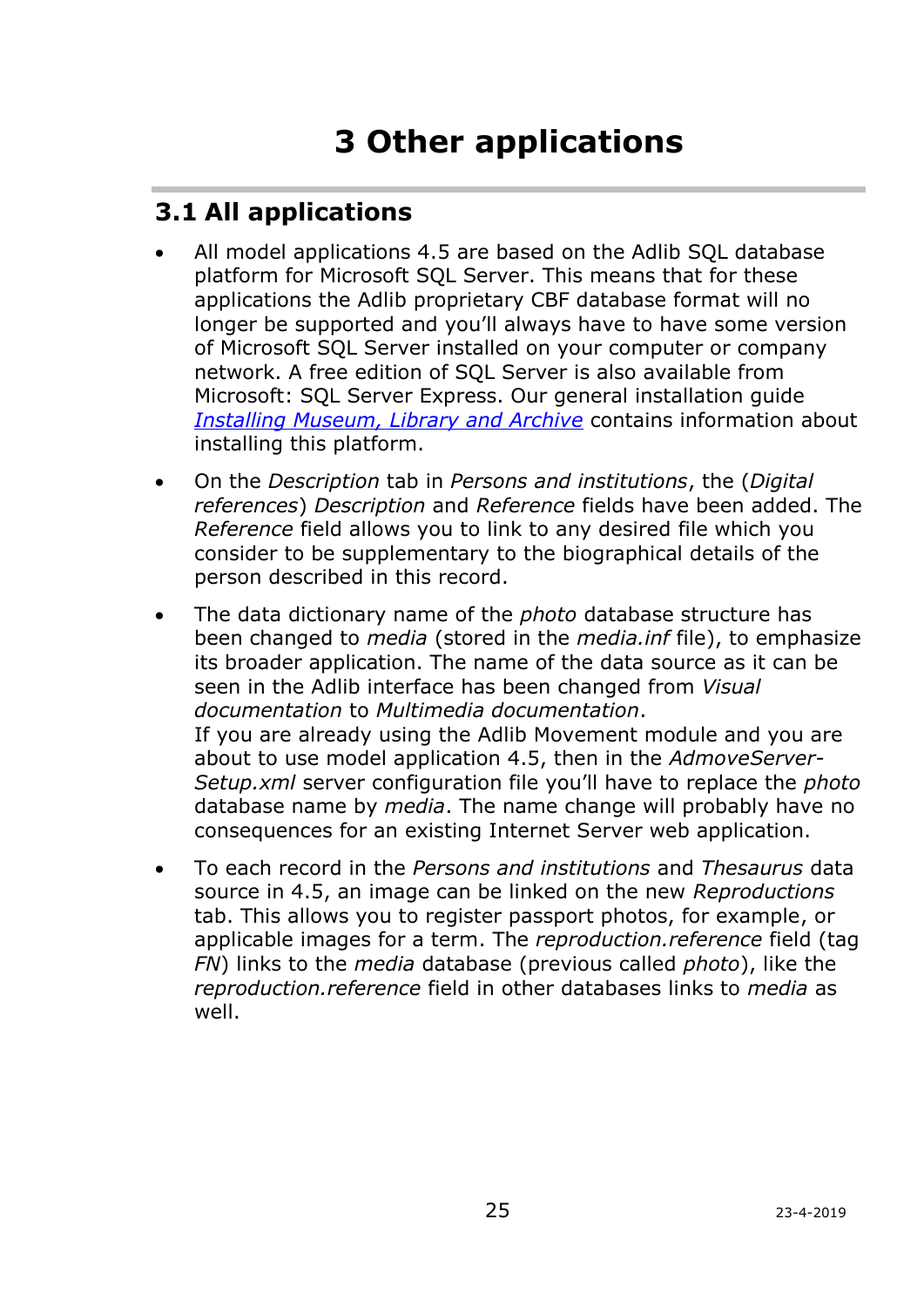| Identification                                   | Description                           | Address details | Relationships | <b>Reproductions</b> |
|--------------------------------------------------|---------------------------------------|-----------------|---------------|----------------------|
| Calvin                                           |                                       |                 |               |                      |
| Reproduction<br>Reference                        | calvin.jpg                            |                 |               |                      |
| Type                                             |                                       | Format          |               | Date                 |
| <b>Notes</b>                                     |                                       |                 |               |                      |
| ЕΙ<br>回<br>$\Box$<br><b>Normal</b><br>calvin.jpg | $\Sigma$<br>⊩⊧<br>70<br>$\mathcal{A}$ |                 |               |                      |

• Since long there's been a so-called reciprocal relation between object records and media records: this allows you to view all linked media records (records of images of the object for example) in an object record and to view all linked objects in a media record.

In model application 4.5, more of this type of reciprocal relations have been created, namely between media records and exhibition records, between media records and assessments and treatments records, between media records and package type records, between media records and person records and between media records and thesaurus records. Whether you create such relations in your records or not is entirely up to you of course.

In a media record you can view or edit all linked records on the new *Linked records – other* tab or on the existing *Linked objects* tab. That way you'll always know which links exist for a media record that you are editing or viewing.